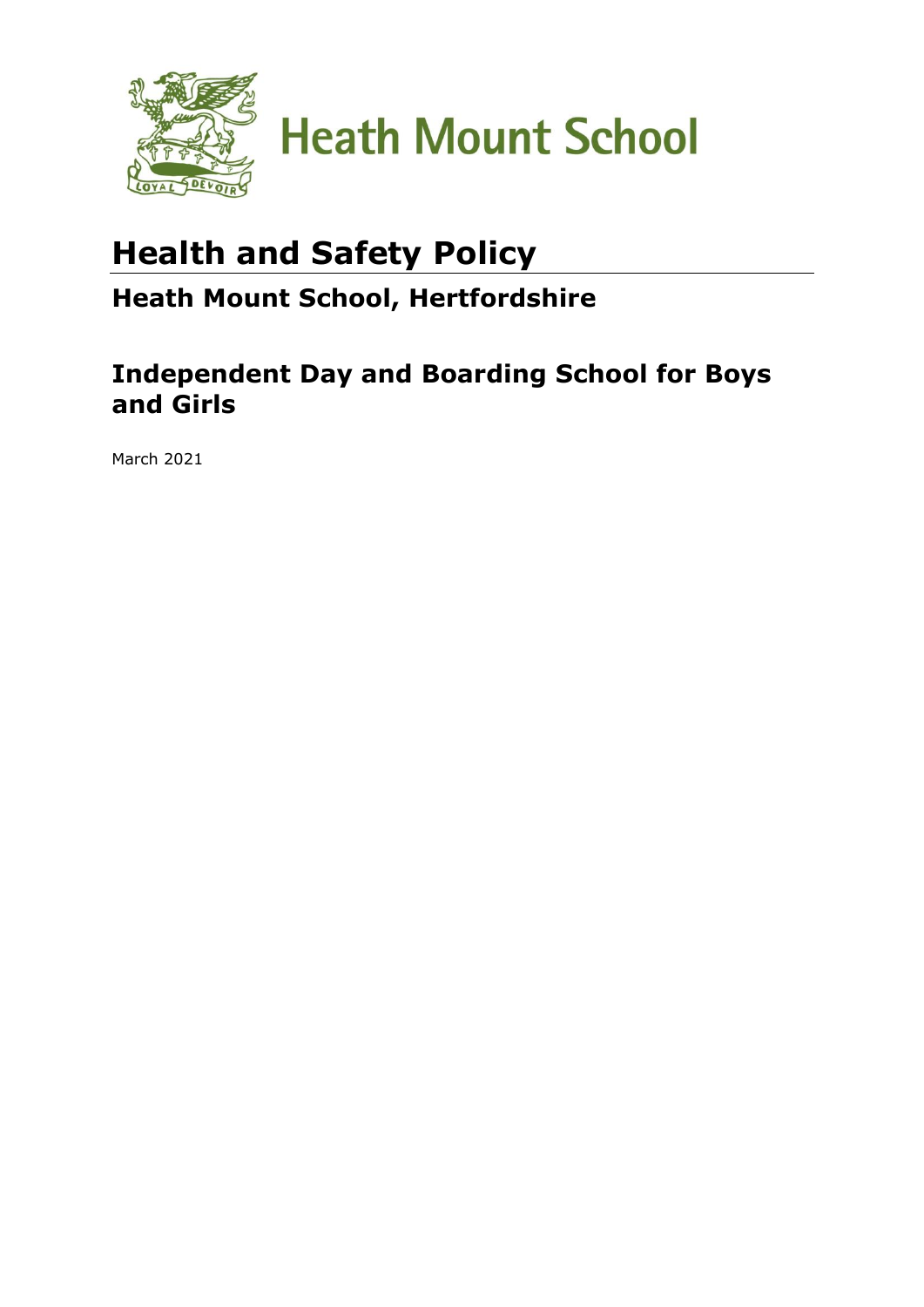| 1   |                                                                |  |
|-----|----------------------------------------------------------------|--|
| 2   |                                                                |  |
| 3   |                                                                |  |
| 4   |                                                                |  |
| 5   |                                                                |  |
| 6   |                                                                |  |
| 7   |                                                                |  |
| 8   |                                                                |  |
| 9   |                                                                |  |
| 10  |                                                                |  |
| 11  | Testing of electrical equipment, gas appliances etc. 11        |  |
|     | 12 Visual display units (VDUs) and display screen equipment 11 |  |
| 13  |                                                                |  |
|     |                                                                |  |
|     |                                                                |  |
| 15  |                                                                |  |
| 16  |                                                                |  |
| 17  |                                                                |  |
|     |                                                                |  |
| 19  |                                                                |  |
| 20. |                                                                |  |
| 21  |                                                                |  |
| 22  |                                                                |  |
| 23  |                                                                |  |
|     |                                                                |  |
| 25  |                                                                |  |

## **Appendices**

| Appendix 1: Guidance on risk assessment                                               |
|---------------------------------------------------------------------------------------|
| Appendix 2: Guidance on risk assessment of welfare issues                             |
| Appendix 3: Guidance on Riddor Reporting                                              |
| Appendix 4: List of First Aid Boxes                                                   |
| Appendix 5: Health and Safety Responsibilities                                        |
| Appendix 6 Health and safety policy summary                                           |
| Appendix 7: Information for parents and families regarding Infection Control at Heath |
| Mount School                                                                          |

Appendix 8: EYFS health and safety requirements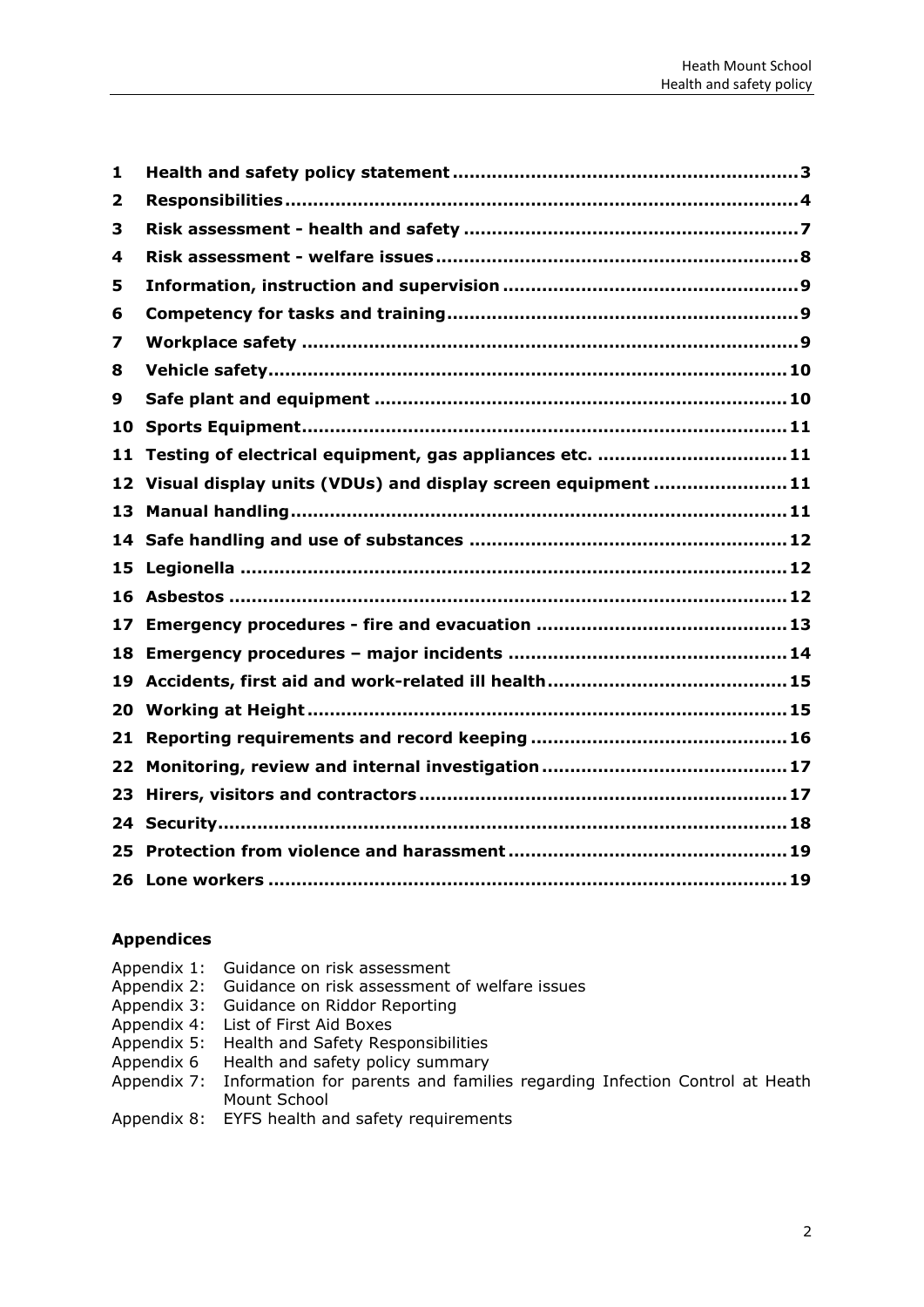#### <span id="page-2-0"></span>1 **Health and safety policy statement**

- 1.1 This is the health and safety policy statement of Heath Mount School, ('the School').
- 1.2 The School applies high standards in the management and control of all our operations to include matters of health and safety. These are designed to ensure that staff, pupils and those who visit the School or may otherwise be affected by the School's operation, are safe.
- 1.3 This health and safety policy (the Policy) applies to all staff (including employees, fixed-term, part-time, temporary and voluntary staff and helpers), Governors, pupils and visitors at the School. This policy is a whole school policy including the Early Years Foundation Stage (EYFS). The School's health and safety arrangements, include suitable provision for the EYFS including fire safety and hygiene requirements (see Appendix 7 and 8 for further details).
- 1.4 Our statement of general policy is:
	- 1.4.1 to provide adequate control of the health and safety risks arising from our work activities;
	- 1.4.2 to consult with our employees, pupils and anyone else affected on matters affecting their health and safety;
	- 1.4.3 to provide and maintain safe plant and equipment;
	- 1.4.4 to ensure safe handling and use of substances; to ensure we have access to one or more competent persons (persons with sufficient knowledge, training and experience) to assist us in complying with our health and safety obligations;
	- 1.4.5 to provide information, instruction and supervision to employees;
	- 1.4.6 to ensure all employees are competent to do their tasks, and to give them adequate training;
	- 1.4.7 to prevent accidents and cases of work-related ill health;
	- 1.4.8 to maintain safe and healthy working conditions;
	- 1.4.9 to review and revise this Policy as necessary at regular intervals;
	- 1.4.10 to ensure that adequate resources are available for the management of health and safety issues.
- 1.5 In accordance with our obligations under the Health and Safety at Work etc. Act 1974, we have a duty to ensure the health, safety and welfare of employees and the health and safety of others affected by the School's operations. Although pupil welfare and well-being is not strictly within the remit of this policy, we recognise that it is inextricably linked with health and safety at the School.
- 1.6 We will safeguard and promote health, safety and welfare by:
	- 1.6.1 taking a proportionate and holistic approach to risk management;
	- 1.6.2 ensuring that the Governors and the Senior Management Team (SMT) are aware of and understand the School's health and safety and welfare policies and procedures and apply them sensibly and practically to the real risks in the School;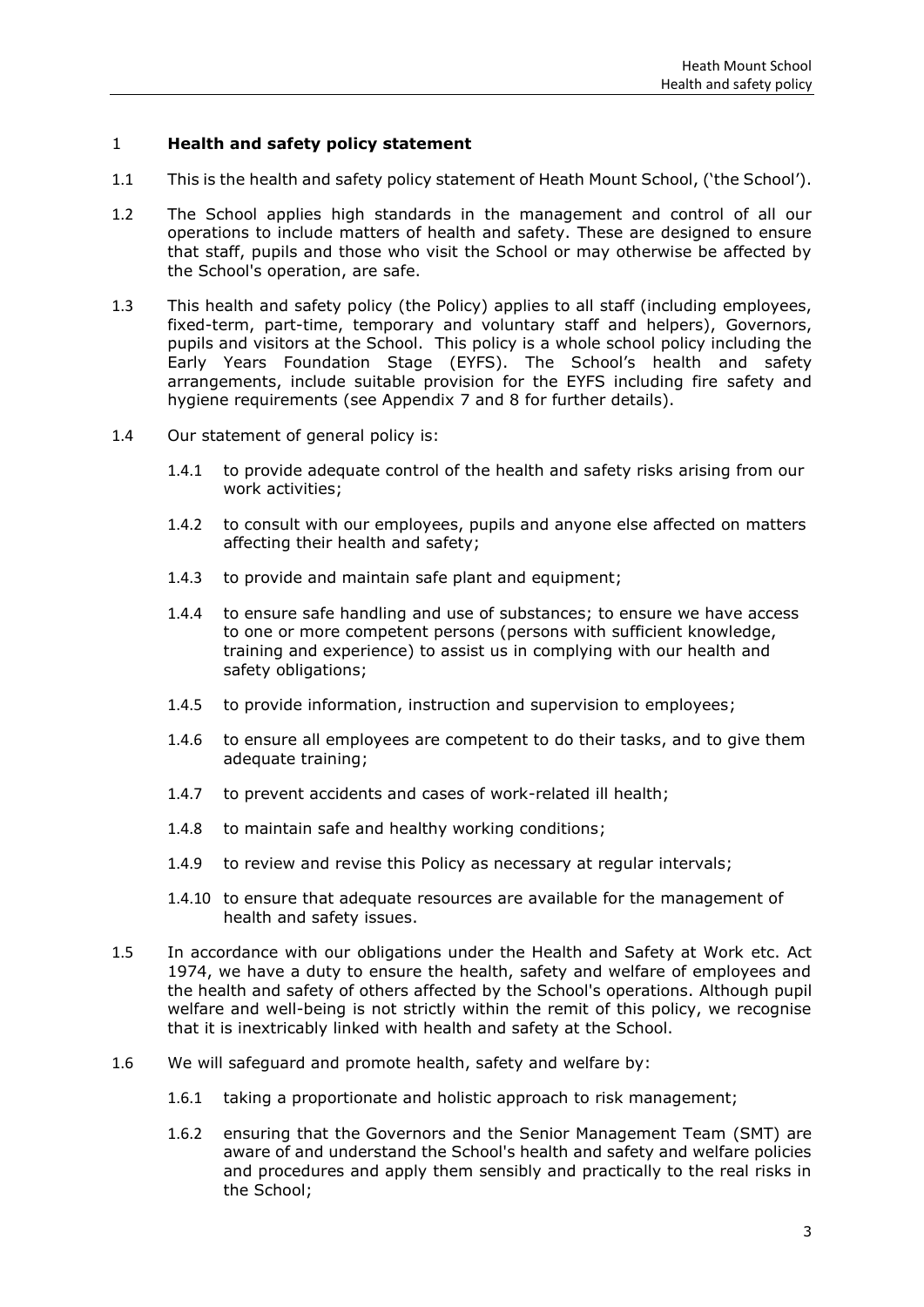- 1.6.3 ensuring that key staff have clearly established roles and responsibilities;
- 1.6.4 keeping paperwork to a minimum, with the significant hazards identified, their risks adequately controlled and precautions clearly documented where needed;
- 1.6.5 consulting with staff and safety representatives and pupils, where appropriate, to find practical solutions to health and safety issues;
- 1.6.6 ensuring that practice and compliance is regularly monitored, feedback given and lessons learned.
- 1.7 Any references to legislation in this Policy include any subsequent amendments to that legislation.

#### <span id="page-3-0"></span>2 **Responsibilities**

- 2.1 As an employer, the School has overall responsibility for health and safety at the School.
- 2.2 The Governors on behalf of the School are committed to protecting the health and safety of those affected by the School's operation, including but not restricted to its employees, pupils and visitors to the School site. The School will have due regard for the guidance published by DfE as: Health and safety: responsibilities and duties for schools (2018).
- 2.3 The Governors will seek to ensure that the Headmaster and the Bursar are competent to undertake their Health and Safety responsibilities.
- 2.4 The Governors, in consultation with the Headmaster and Bursar, will seek to ensure the adequate provision of resources to:
	- 2.4.1 create and keep in place an effective and enforceable policy for the provision of health and safety throughout the school;
	- 2.4.2 assess annually the effectiveness of this policy and ensure that any necessary changes are made;
	- 2.4.3 create and monitor an appropriate management structure.
- 2.5 The Governors delegate responsibility for health and safety matters affecting the academic staff and pupils to the Head and responsibility for health and safety matters affecting the non-academic staff to the Bursar.
- 2.6 To ensure the health and safety standards are maintained / improved across the School responsibility is allocated as set out in the table below. Please see Appendix 5 for the names of individuals to contact.

| Name                                 | Responsibility                                                       |
|--------------------------------------|----------------------------------------------------------------------|
| Clerk of Works                       | <b>Buildings and Maintenance</b>                                     |
| Head Groundsman                      | Grounds and Gardens                                                  |
| Director of Professional Development | Classroom, Playground, forest school,<br>office and Visiting Speaker |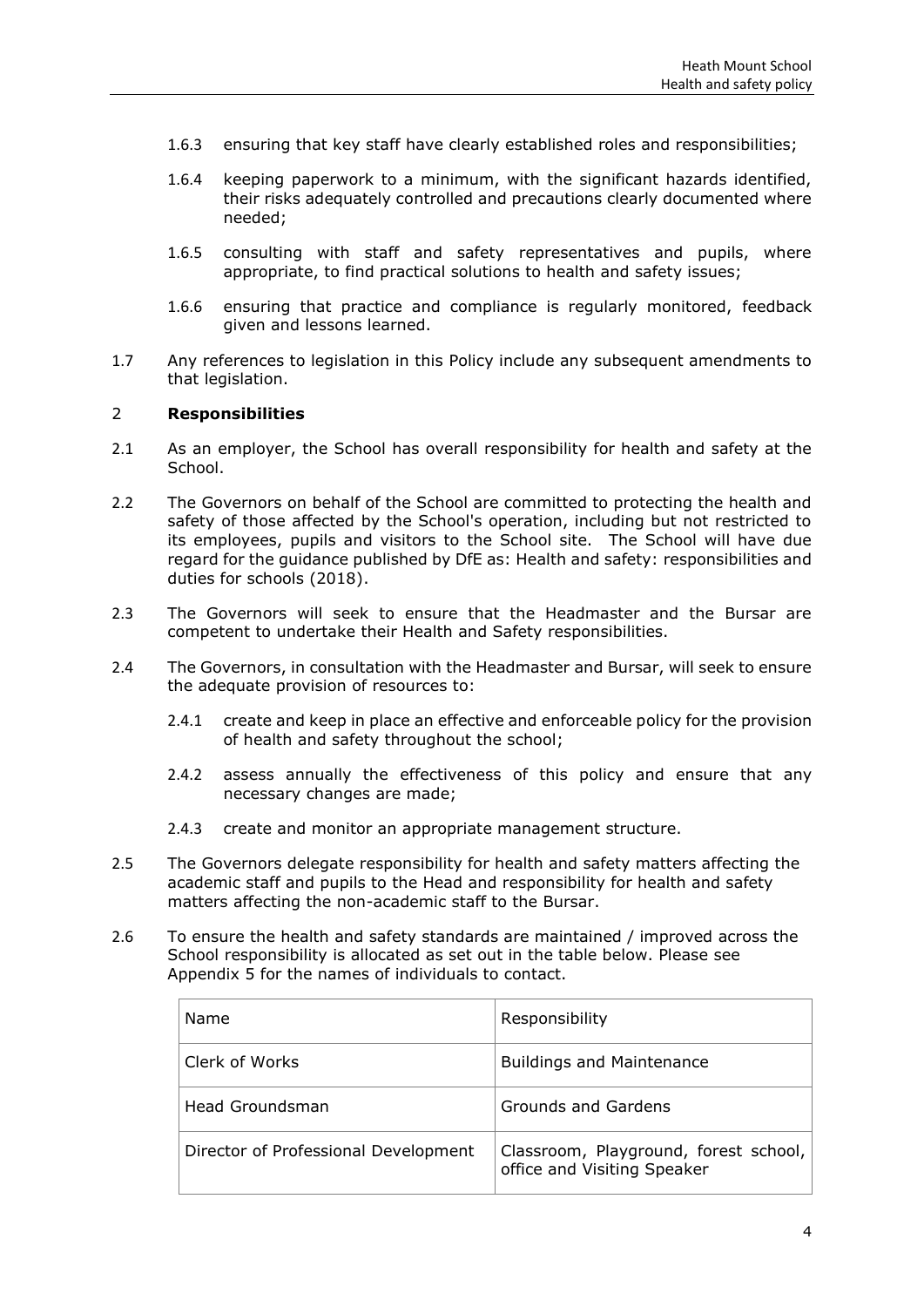| <b>Educational Visits Co-ordinator</b> | <b>Educational Visits</b>        |
|----------------------------------------|----------------------------------|
| Head of Boarding                       | Safeguarding, Pastoral, Boarding |

- 2.7 The duties of the Head:
	- 2.7.1 The Head and Bursar have day-to-day oversight of all aspects of health & safety management at the School, in order to seek to ensure that the requirements of all relevant legislation, codes of practice and guidelines are met in full at all times.
	- 2.7.2 The Head, with support from the Senior Deputy Head, Deputy Head Pastoral, Head of Pre Prep, Director of Studies, Director of Professional Development and the Health and Safety Committee, will focus on academic, pastoral and co-curricular elements of Health and Safety Management and will;
		- (a) act as line manager to the Director of Professional Development and Educational Visits Co-ordinator;
		- (b) be aware of the basic requirements of the Health and Safety at Work Act 1974 and any other health and safety legislation and codes of practice relevant to the work of the School;
		- (c) seek to ensure that the School's policies and systems actively support the health and safety policy of the School;
		- (d) in conjunction with the Bursar, seek to ensure that sufficient resources are allocated for the School to meet its health and safety responsibilities, including training;
		- (e) be available for consultation with all members of staff on health and safety issues;
		- (f) monitor the standard of Health and Safety throughout the School, including all School based activities, encourage staff, pupils and others to achieve the highest possible standards and discipline those who consistently fail to consider their own well-being or the health and safety of others.
- 2.8 The duties of the Bursar:
- 2.9 The Bursar and the Head have day-to-day oversight of all aspects of health & safety management at the School, in order to seek to ensure that the requirements of all relevant legislation, codes of practice and guidelines are met in full at all times. The Bursar, with support from the Health and Safety Committee, any external consultants and non-academic staff, will focus on premises, plant, equipment, and the facilities aspects of health and safety management at the school, in order to seek to ensure the implementation and management of safe working practices and conditions for all staff, pupils, visitors and any other person using the premises or engaged in activities sponsored by the School.
	- 2.9.1 The Bursar's health and safety responsibilities include:
		- (a) liaising with the Buildings and Infrastructure Committee Chairman and Health and Safety Governor, facilitating and attending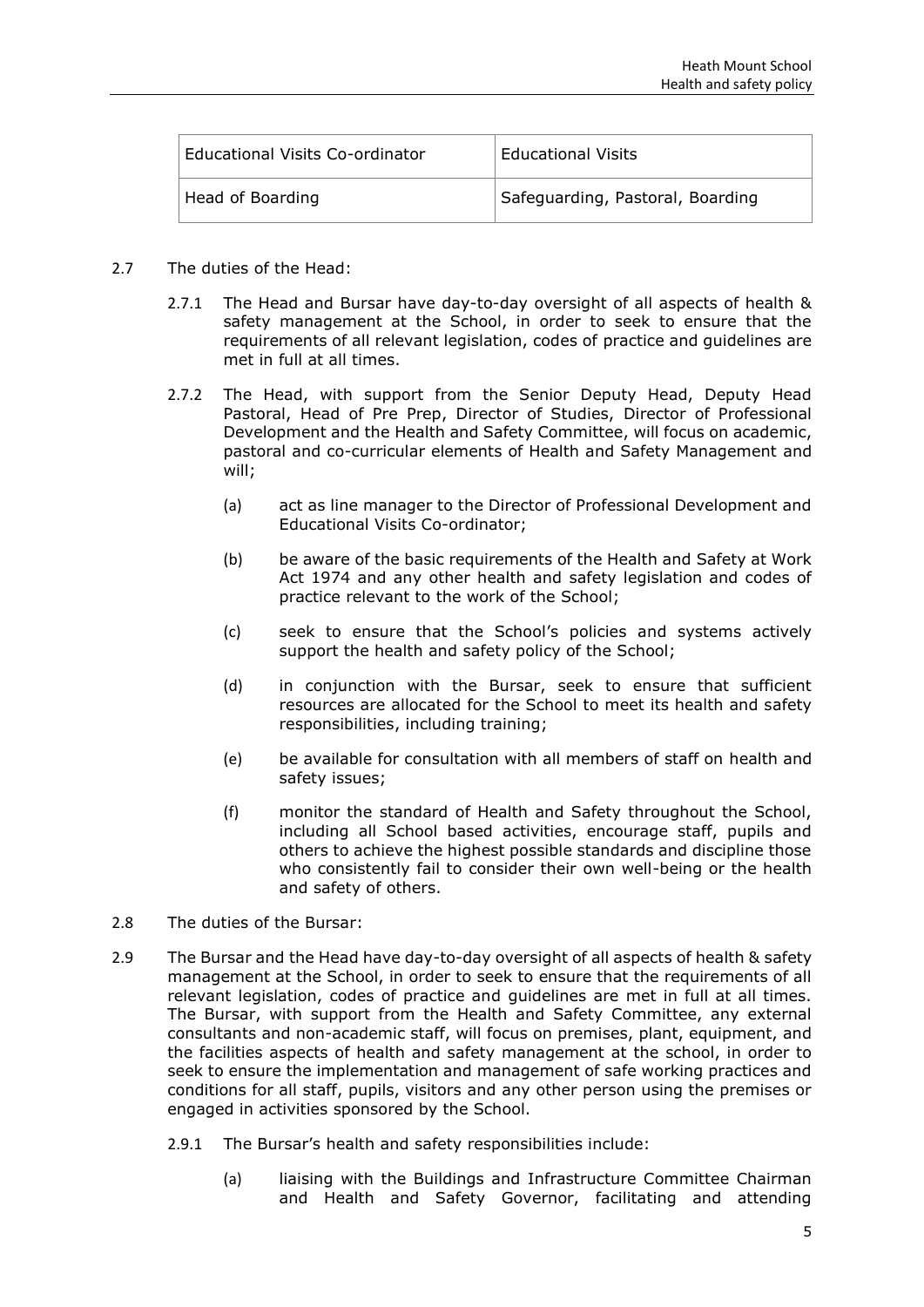committee meetings. Ensuring publication, distribution and escalation to the Head and Governors of minutes of the meetings as appropriate;

- (b) acting as line manager to the clerk of Works and the Head Groundsman;
- (c) arranging systems of risk assessment to allow the prompt identification of potential hazards;
- (d) carrying out periodic site inspections, reviews of the risk assessments, organising annual safety audits and preparing reports for consideration by the Health & Safety committee;
- (e) seeking to ensure that the Health & Safety training needs of both staff and pupils are identified and that adequate and appropriate training is provided;
- (f) encouraging staff, pupils and others to promote health & safety;
- (g) seeking to ensure the effective communication of relevant health & safety information;
- (h) seeking to ensure that any defects in the premises, its plant, equipment or facilities which relate to or may affect the health & safety of staff, pupils and others are made as safe as reasonably practicable without undue delay;
- (i) seeking to ensure that emergency plans are prepared to cover foreseeable major incidents which could put at risk the occupants of users of the School;
- (j) monitoring the management structure, along with the Head and Governors;
- (k) liaising with the HSE, the School's insurers and other external bodies;
- (l) identifying, with support from external advisors, the implication of health and safety;
- (m) arranging Occupational Health assessments for employees to provide the School on what reasonable adjustments could be considered to ensure a safe and healthy working environment for that employee.
- 2.10 This Policy relates to health and safety whilst on School premises. The School's separate policy on educational visits relates to health and safety issues relating to off site visits.
- 2.11 Employees also have legal responsibilities to take care of the health and safety of themselves and others, and to co-operate with their employer in order to comply with the law. The School's Health and safety at work rules are contained within the Staff Handbook. All employees must:
	- 2.11.1 co-operate with supervisors and managers on health and safety matters;
	- 2.11.2 undertake their work in accordance with training and instructions;
	- 2.11.3 not interfere with anything provided to safeguard their health and safety;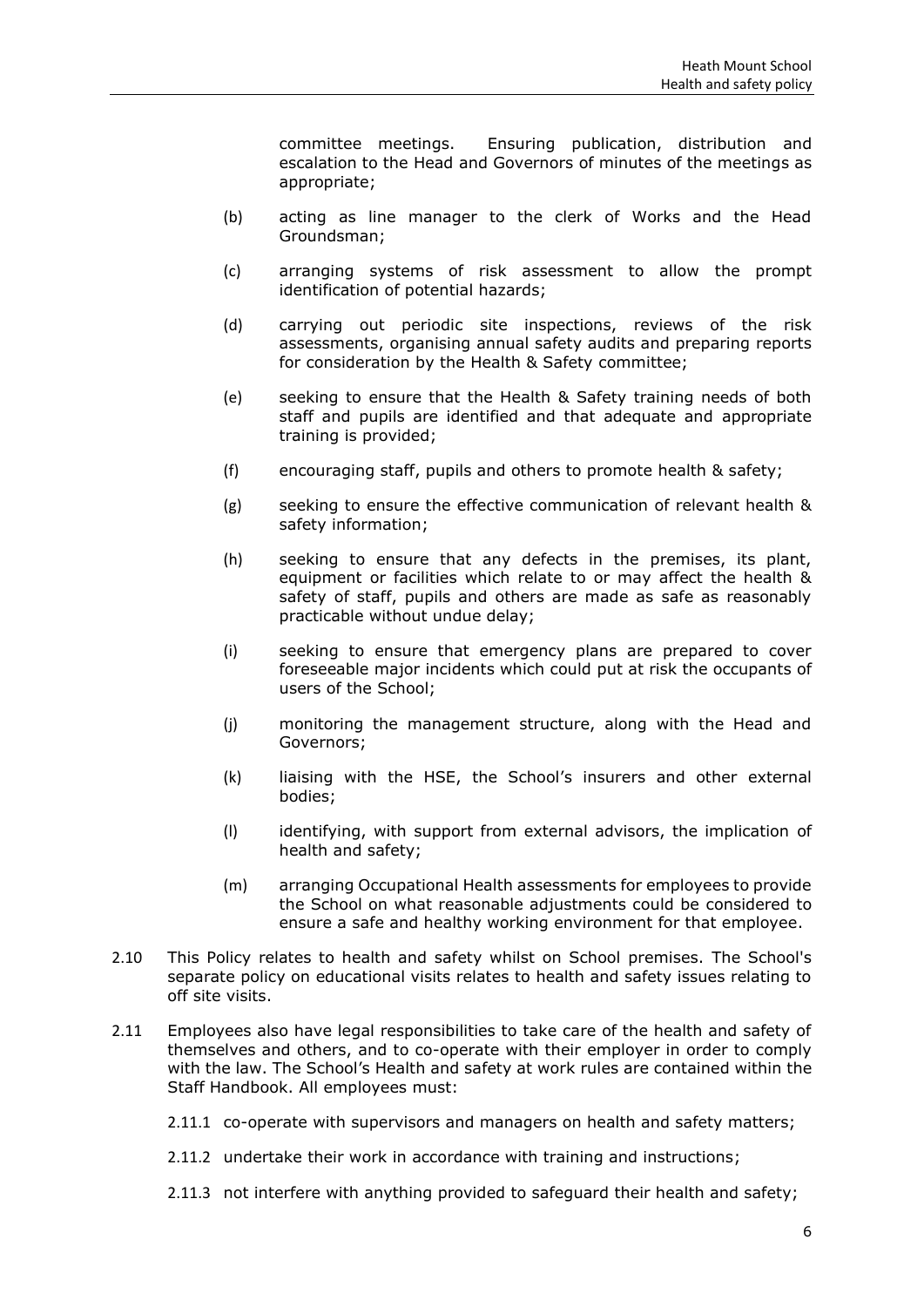- 2.11.4 take reasonable care of their own health and safety; and
- 2.11.5 report all health and safety concerns to an appropriate person. Any urgent matters should be immediately reported to the Clerk of Works or the Bursar. Staff can also log health and safety issues via the email address: h&s@heathmount.org
- 2.12 In addition, teachers and other staff have a common law duty to act as any prudent parent would do when in charge of pupils.
- 2.13 All pupils and visitors must:
	- 2.13.1 co-operate with the School on health and safety matters and in particular follow the instructions of staff in the event of an emergency;
	- 2.13.2 take reasonable care for their own health and safety and that of others at the School;
	- 2.13.3 observe standards of dress consistent with safety and / or hygiene;
	- 2.13.4 use and not wilfully misuse, neglect or interfere with anything provided to safeguard their health and safety; and
	- 2.13.5 report all health and safety concerns to a member of staff.

#### <span id="page-6-0"></span>3 **Risk assessment - health and safety**

- 3.1 The School promotes and safeguards the health and safety of employees, pupils and others through the systematic assessment of risks posed by its operation. This section of the Policy should be read alongside the School's Risk Assessment Policy.
- 3.2 The School undertakes an examination of its activities to identify hazards (anything with the potential to cause harm to persons or property) and measure and evaluate risks (the likelihood of harm caused by the hazards) to employees, pupils and others who may be affected by the School's operation. This will be undertaken by the conduct of appropriate risk assessments which should identify, prioritise and implement control measures necessary to reduce the risk to the level required by law. Control measures may include such steps as signage, physical restrictions, equipment repair and changes in working practices.
- 3.3 Risk assessments will be conducted / reviewed for new and / or expectant mothers, employees aged under 18, night and / or lone workers and, where deemed necessary by the School, those who have returned to work after injury or protracted injury.
- 3.4 Risk assessments will include key areas of risk including:
	- 3.4.1 All risks associated with the Covid-19 pandemic. Please refer to the School's Risk Assessment Policy and Covid-19 Risk Assessment available on the School website;
	- 3.4.2 Those risks relating to premises and equipment;
	- 3.4.3 Matters relating to pupil welfare, including medical needs;
	- 3.4.4 supervision arrangements, school trips, hazardous or adventure activities;
	- 3.4.5 Matters relating to safeguarding, e.g.: Prevent, bullying, peer abuse, allegations. Please also see the School's Risk Assessment for Pupil Welfare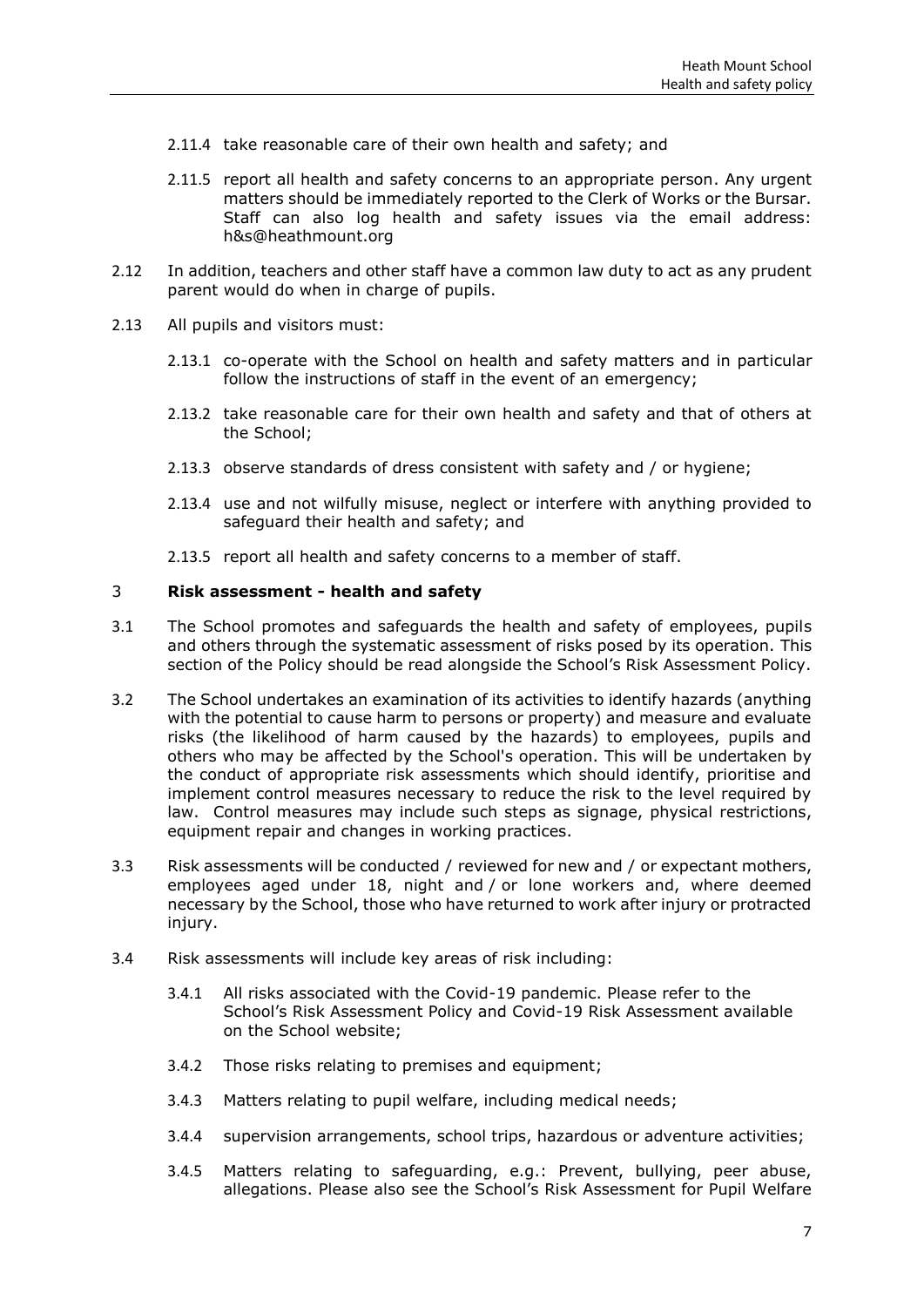which sets out the School's active approach to managing risk associated with the health, safety and wellbeing of all pupils;

- 3.4.6 Lessons, activities, recreation, sport and boarding;
- 3.4.7 personal protective equipment, display screen equipment, manual handling operations, substances hazardous to health, noise at work, lead at work, asbestos at work, ionising radiation, and fire safety;
- 3.4.8 use of high risk areas, such as gymnasia, swimming pools, machinery, laboratories and workshops.
- 3.5 Risk assessments are the overall responsibility of the Director of Professional Development who will delegate their completion to the following people as follows:

| <b>Name</b>                  | <b>Risk assessment responsibility</b>                                                                      |
|------------------------------|------------------------------------------------------------------------------------------------------------|
| Teachers                     | Classroom risk assessment                                                                                  |
| Office staff                 | Office risk assessment                                                                                     |
| Grounds and Maintenance team | risk l<br>Grounds and maintenance<br>assessment                                                            |
| HR team                      | DSE, New and expectant mothers, Lone<br>working, return to work after injury /<br>illness (see 3.3 above). |

- 3.6 The findings of the risk assessments will be reported to the Bursar.
- 3.7 Action required to remove / control risks will be approved by the Bursar.
- 3.8 The Assistant Bursar / Clerk of Works will be responsible for ensuring the action required is implemented.
- 3.9 Risk assessments will be reviewed on an annual basis or when the activity changes, whichever is soonest.
- 3.10 Further guidance on risk assessment can be found from the Bursar and in the School's Risk Assessment Policy.

#### <span id="page-7-0"></span>4 **Risk assessment - welfare issues**

- 4.1 The School's specific arrangements for safeguarding and promoting pupils' welfare are set out in:
	- 4.1.1 a separate Risk Assessment for Pupil Welfare policy;
	- 4.1.2 the Child Protection and Safeguarding, anti-bullying and behaviour policies;
	- 4.1.3 Consultation with employees.
- 4.2 The School will consult with employees either directly or through their elected representative(s) and / or through their union appointed safety representative(s)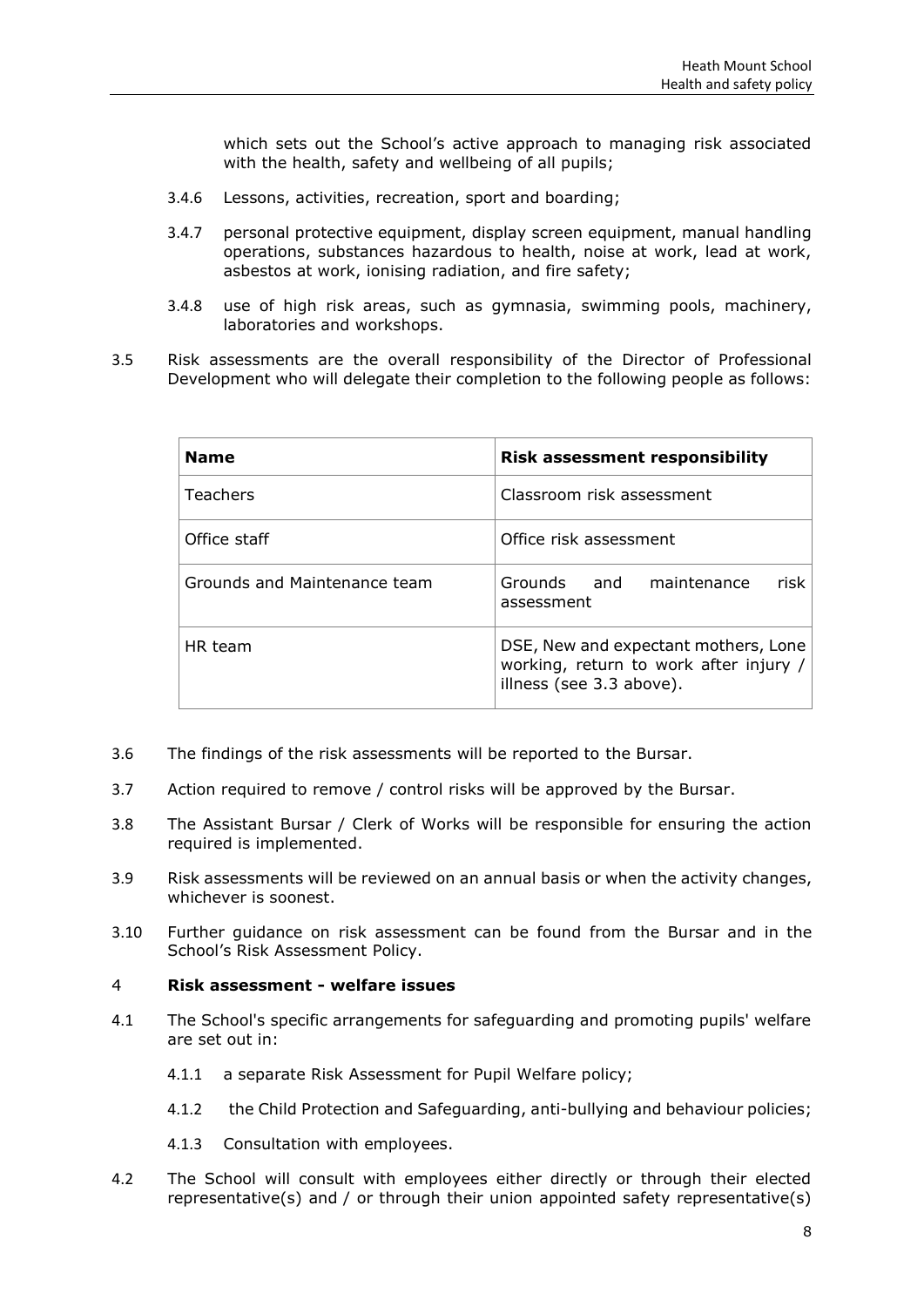in good time on issues such as the introduction of measures which may affect their health and safety, the appointment of a competent person, and information provision and training on health and safety.

4.3 The School will also consult with pupils, where appropriate.

#### <span id="page-8-0"></span>5 **Information, instruction and supervision**

- 5.1 The Health and Safety law poster is displayed in the staff rooms and work rooms.
- 5.2 Further notices relating to first aid and fire safety will be displayed as appropriate.
- 5.3 The School will display a certificate of employers' liability insurance in all staff rooms.
- 5.4 Health and safety advice is available from the Bursar.
- 5.5 Supervision of young workers / trainees will be arranged / undertaken / monitored by the Bursar or relevant line manager.
- 5.6 The Bursar is responsible for ensuring that our employees working at locations under the control of other employers are given relevant health and safety information.

#### <span id="page-8-1"></span>6 **Competency for tasks and training**

- 6.1 All employees are provided with adequate information on risks to their health and safety at work, preventative and protective measures to control those risks, emergency procedures, and their general health and safety duties.
- 6.2 All employees are given health and safety induction training when they start work, which covers these issues and health and safety basics such as first aid and evacuation procedures. Online training is provided, along with periodic training on inset days. Specific issues and reminders are covered as and when necessary at weekly staff meetings.
- 6.3 The School will also ensure that all employees receive job specific health and safety training, including risk assessment training, where appropriate.
- 6.4 Job specific training will be arranged / provided by the relevant line manager.
- 6.5 The School will provide further training if risks change and refresher training when skills are not frequently used.
- 6.6 Training will be identified, arranged and monitored, and records kept by the Bursar.

## <span id="page-8-2"></span>7 **Workplace safety**

- 7.1 The School will ensure that the School premises are safe, in good repair and are kept free of reasonably avoidable safety hazards and are fit for purpose and suitable for the age of pupils cared for and the activities provided on the premises.
- 7.2 Boarding facilities are appropriately lit, heated, ventilated, cleaned and maintained and reasonable adjustments are made to provide adequate accessible accommodation to pupils with restricted mobility. Boarding accommodation is suitably furnished and of sufficient size for the number, needs and ages of pupils, with appropriate protection and separation between genders, age groups and adult accommodation.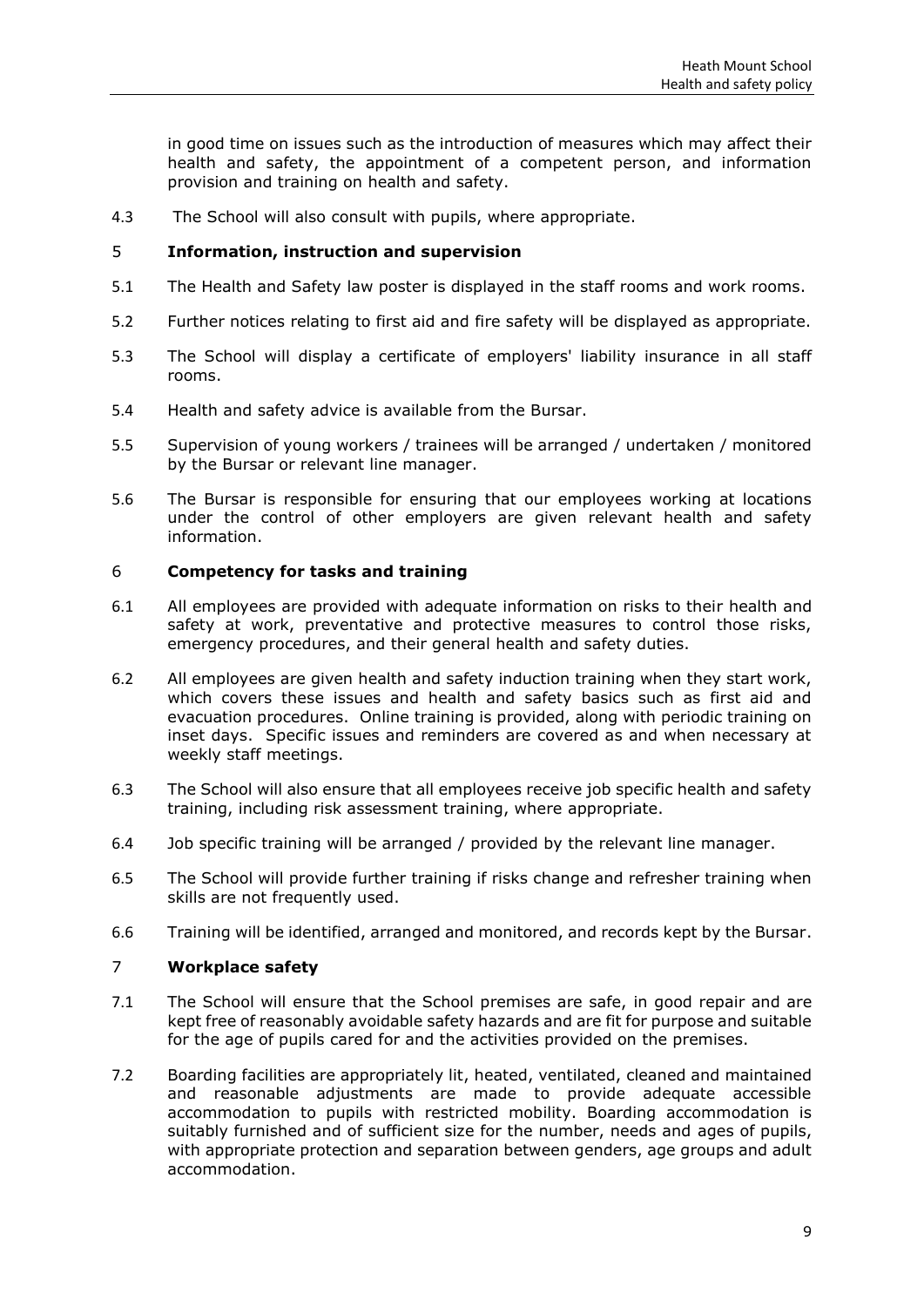- 7.3 The School will take all reasonable steps to ensure that school premises are maintained in such a way (to include ensuring that all traffic routes are of suitable construction, free from defects and obstructions and are adequately lit) to reduce the risk of slips and trips to employees, pupils and other users of School premises and that it complies with its obligations under the Workplace (Health, Safety and Welfare) Regulations 1992 (SI 1992/3004).
- 7.4 The Clerk of Works will arrange a regular survey of the School premises and the maintenance and repair of School premises.
- 7.5 The School will promote effective infection control by ensuring that the School premises are kept clean and tidy.
- 7.6 The School will ensure that access to high risk areas, including laboratories, workshops, swimming pools and gymnasia and out of bounds areas of the grounds is appropriately controlled and restricted. See the School's Control of Access to Risky Areas Policy for further information.
- 7.7 The School believes that staff should not be in any danger at work and will not tolerate violent or threatening behaviour. All staff will report any incidents of aggression or violence (or near misses) directed to themselves to their line manager / the Head immediately. This applies to violence from pupils, visitors or other staff.

#### <span id="page-9-0"></span>8 **Vehicle safety**

- 8.1 The School will ensure that there is adequate segregation of pedestrians and vehicular traffic on the School site, and adequate supervision of the crossing of roads.
- 8.2 The Clerk of Works will ensure that all School vehicles are maintained in a safe and roadworthy condition and that there are regular and effective maintenance and repair arrangements in place.
- 8.3 The Clerk of Works is responsible for ensuring that School vehicles are properly taxed, licensed and insured.
- 8.4 The Bursar will ensure that drivers of School vehicles are competent to drive the vehicle in question and are properly licensed and insured to do so, that School journeys are properly planned, supervised and risk assessed and that adequate records are maintained.
- 8.5 This Policy should be read in conjunction with the Minibus policy and the Vehicle Management Policy, which deal with the day to day safety of school vehicles and the management of all vehicles using the school site.

#### <span id="page-9-1"></span>9 **Safe plant and equipment**

- 9.1 The Clerk of Works will be responsible for identifying all plant / equipment needing maintenance.
- 9.2 The Clerk of Works will be responsible for ensuring effective maintenance procedures are drawn up and implemented.
- 9.3 Any defects or problems found with plant / equipment should be reported to the Clerk of Works and the plant / equipment should be immediately taken out of use until it has been made safe.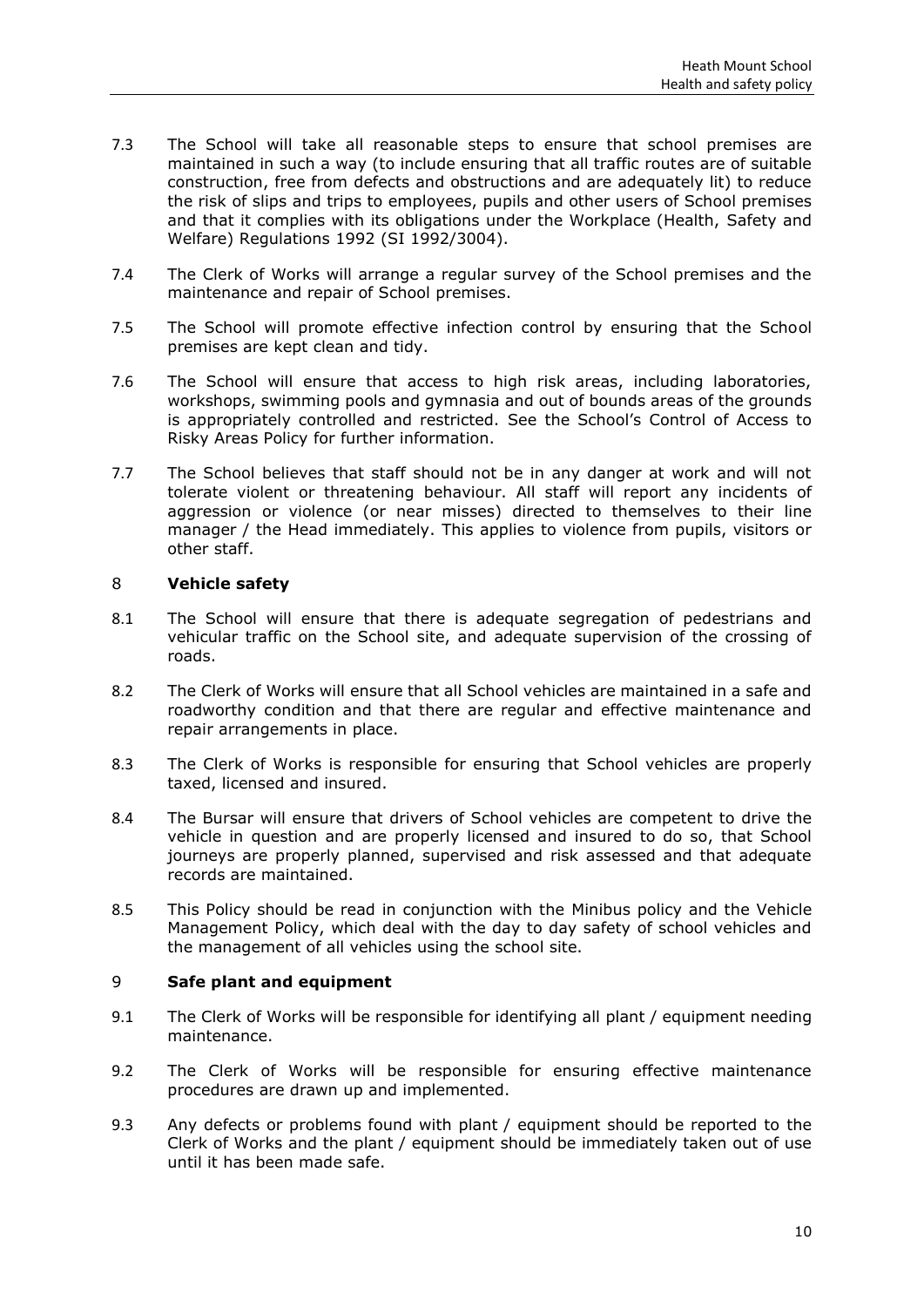- 9.4 The Clerk of Works will check that new plant and equipment meets health and safety standards before it is purchased.
- 9.5 The School will ensure that employees are provided with suitable personal protective equipment where risks to their health and safety cannot be controlled in other ways.
- 9.6 The School will ensure that employees use personal protective equipment correctly and are provided with adequate instructions and / or training on how to use it safely.

#### <span id="page-10-0"></span>10 **Sports Equipment**

- 10.1 Where appropriate and depending on the age of the pupils and type of equipment, pupils are taught how to carry and set up sports equipment safely and efficiently. Staff check that equipment is set up safely. Any concerns about the condition of the equipment should be reported to the Bursar.
- 10.2 All sports equipment is subject to an annual check by an external contractor.

#### <span id="page-10-1"></span>11 **Testing of electrical equipment, gas appliances etc.**

- 11.1 The Clerk of Works will ensure that all equipment and systems including mains and portable electrical equipment, gas appliances, local exhaust ventilation, pressure systems, lifting equipment and glazing, used at or by the School are well maintained, inspected and tested regularly by a competent and appropriately qualified person who has been authorised by the School and that records of inspection, maintenance and testing are retained.
- 11.2 In particular, the School will ensure that assessments are undertaken to comply with the Electricity at Work Regulations 1998 (SI 1989/635) and the Gas Safety (Installation and Use) Regulations 1998 (SI 1998/2451).

#### <span id="page-10-2"></span>12 **Visual display units (VDUs) and display screen equipment**

12.1 The School will take all reasonable steps to ensure the health and safety of users of VDUs and display screen equipment at in accordance with their duties under the Health and Safety (Display Screen Equipment) Regulations 1992 (SI 1992/2792).

#### <span id="page-10-3"></span>13 **Manual handling**

- 13.1 The School seeks to avoid the need for manual handling (defined for the purpose of this Policy as the transporting of loads by hand or using bodily force) wherever possible.
- 13.2 Where manual handling cannot be avoided, the School will seek to reduce the risks related to manual handling by providing training and guidance in manual handling techniques in accordance with the Manual Handling Operations Regulations 1992 (SI 1992/2793). It is up to an individual to determine whether they are fit to lift or move equipment or furniture. If an individual feels that to lift an item could result in an injury or exasperate an existing condition, they will ask for assistance.
- 13.3 Staff are expected to use lifting and moving equipment where possible. If this is not possible, staff are expected to use the following basic manual handling procedure:
	- 13.3.1 Plan the lift and assess the load. If it is awkward or heavy, use a mechanical aid such as a trolley or ask another person to help.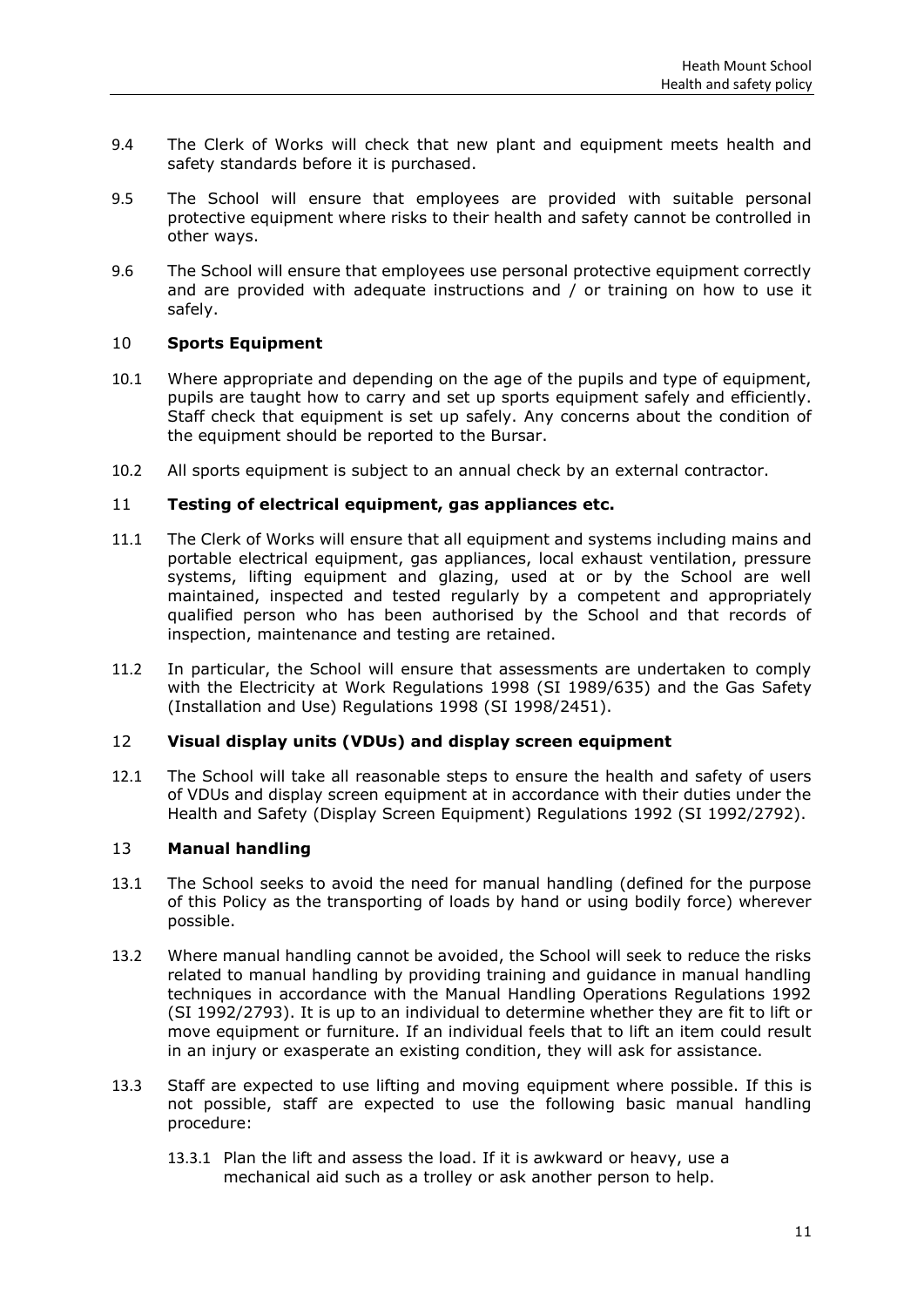- 13.3.2 Take a direct route that is clear from obstructions and is as flat as possible.
- 13.3.3 Ensure the area you plan to offload the load is clear.
- 13.3.4 When lifting, bend your knees and keep your back straight, feet apart and angled out. Ensure the load is held close to the body and firmly. Lift smoothly and slowly, and avoid twisting, stretching, and reaching where practicable.

#### <span id="page-11-0"></span>14 **Safe handling and use of substances**

- 14.1 The School will have appropriate procedures in place to ensure that exposure to hazardous substances is minimised. In order to do so, the School will assess the risks from all substances hazardous to health under the Control of Substances Hazardous to Health Regulations 2002 (SI 2002/2677) (**COSHH**) and prevent, reduce or control exposure of staff to these hazards by the institution of proper controls and protective equipment.
- 14.2 All staff, visitors and pupils will be advised of hazardous materials to be used by them and any policies or guidance relating to their use (including emergency procedures to deal with accidents / incidents) and will be given suitable information, instruction and training in their safe use, storage and handling.
- 14.3 The Heads of Art, Science and Design and Technology and the Assistant Bursar, the Head Groundsman and the Clerk of Works will be responsible for identifying all substances within their department that need a COSHH assessment.
- 14.4 The relevant Head of Departments (HOD's) will be responsible for undertaking COSHH assessments.
- 14.5 The HOD will be responsible for ensuring that all actions identified in the assessments are implemented.
- 14.6 The HOD will be responsible for ensuring that all relevant employees are informed about the COSHH assessments.
- 14.7 Assessments will be reviewed on a regular basis or when the work activity changes, whichever is soonest.
- 14.8 All staff will ensure that hazardous substances are stored in appropriate lockable storage and disposed of safely in accordance with applicable guidance

#### <span id="page-11-1"></span>15 **Legionella**

- 15.1 A water risk assessment is completed every three years by an external contractor. The Clerk of Works is responsible for ensuring that the identified operational controls are conducted and recorded.
- 15.2 This risk assessment is reviewed every three years and when significant changes have occurred to the water system and / or building footprint.
- 15.3 The risks from legionella are mitigated by the following; weekly water temperature checks, flushing of little used outlets and the annual disinfection of tanks.

#### <span id="page-11-2"></span>16 **Asbestos**

16.1 The School recognises that all types of asbestos are dangerous and will manage the risks presented by asbestos containing materials (**ACM**) or presumed ACMs on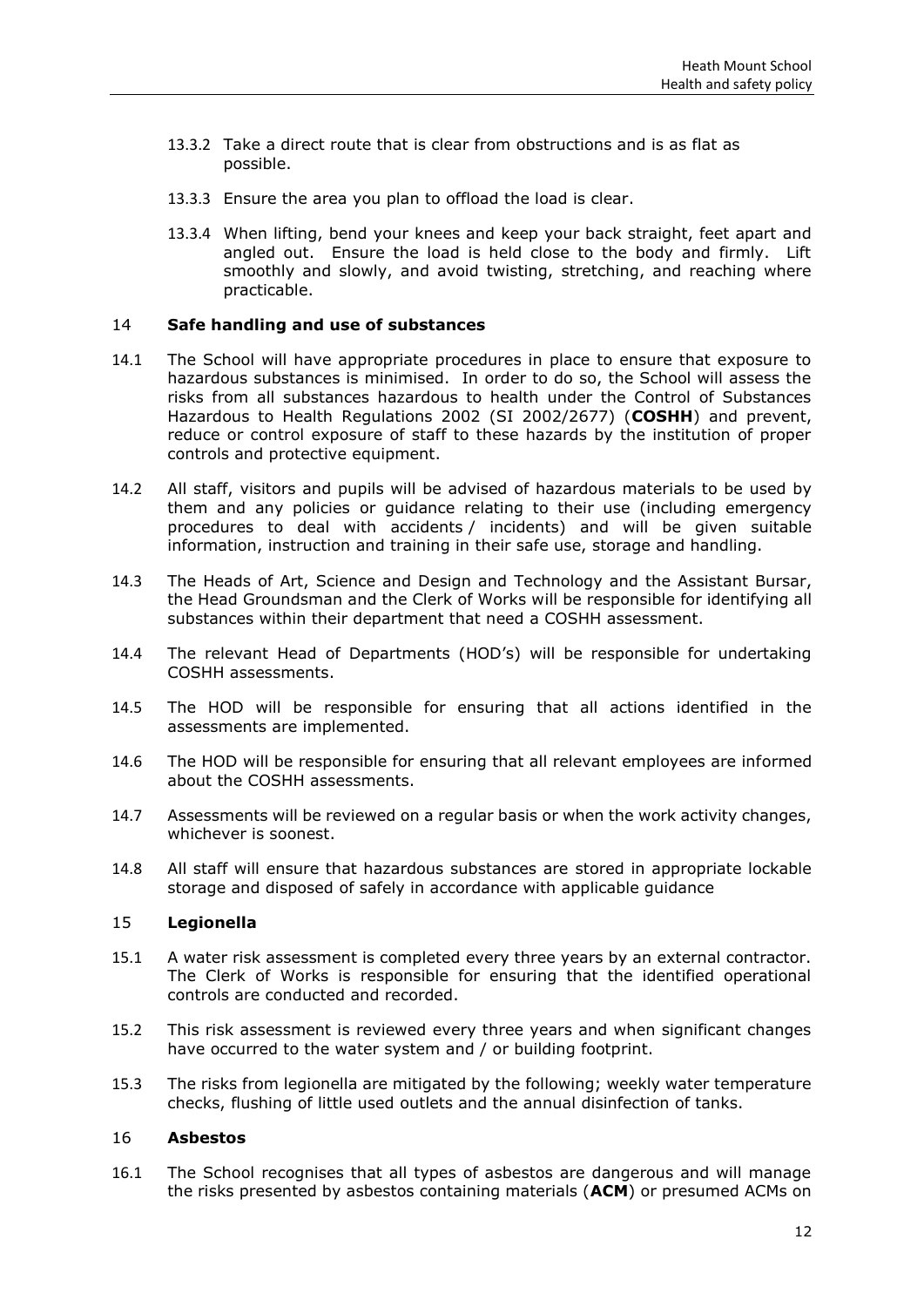the School premises by complying with the Control of Asbestos Regulations 2012 (SI 2012/632) and in particular by:

- 16.1.1 ensuring that the School complies with its duties in relation to licensed and non-licensed work, including notifying the relevant enforcing authorities in relation to non-licensed work, where appropriate.
- 16.1.2 preparing and keeping up-to-date a record of the location and condition of ACMs or presumed ACMs;
- 16.1.3 carrying out a written assessment of the risks presented by ACMs and presumed ACMs;
- 16.1.4 preparing and implementing a written plan of action for managing the risks posed by ACM or presumed ACMs known as an Asbestos Management Plan;
- 16.1.5 regular inspections, reviews and / or monitoring, as appropriate;
- 16.1.6 ensuring that adequate records are kept in relation to non-licensed work done on ACM or presumed ACM at the School;
- 16.1.7 ensuring that all employees who may come into contact with ACM or presumed ACM are adequately trained;
- 16.1.8 ensuring that information about the location and condition of ACMs or presumed ACMs is passed on to anyone who is likely to disturb it and to the emergency services in the event of an emergency;
- 16.1.9 ensuring that ACM or presumed ACM is not disturbed unless prior agreement has been given by the Bursar and there are appropriate control measures in place to ensure that staff, pupils or any other users of the School premises are not exposed to asbestos;
- 16.1.10 ensuring that only authorised staff and / or fully licensed contractors are permitted to carry out any work in the relation to ACM or presumed ACM.
- 16.2 If anyone disturbs or suspects that they have disturbed ACM they should:
	- 16.2.1 not disturb it further under any circumstances;
	- 16.2.2 ensure that access to the affected area is restricted and put up a warning sign stating "possible asbestos contamination";
	- 16.2.3 immediately report it to the Bursar who will take appropriate action; and
	- 16.2.4 ensure that any clothing which have been covered in dust or debris are appropriately disposed of.

#### <span id="page-12-0"></span>17 **Emergency procedures - fire and evacuation**

17.1 This section of the Policy should be read alongside the School's Fire Safety Policy. The School will carry out fire risk assessments to examine and control the likelihood of a fire starting and the consequences of a fire, pursuant to the Regulatory Reform (Fire Safety) Order 2005 (SI 2005/1541). This will include the identification of fire hazards and people at risk and implementing control measures to remove or reduce that risk. The findings will be recorded and staff and safety representatives will be informed of these.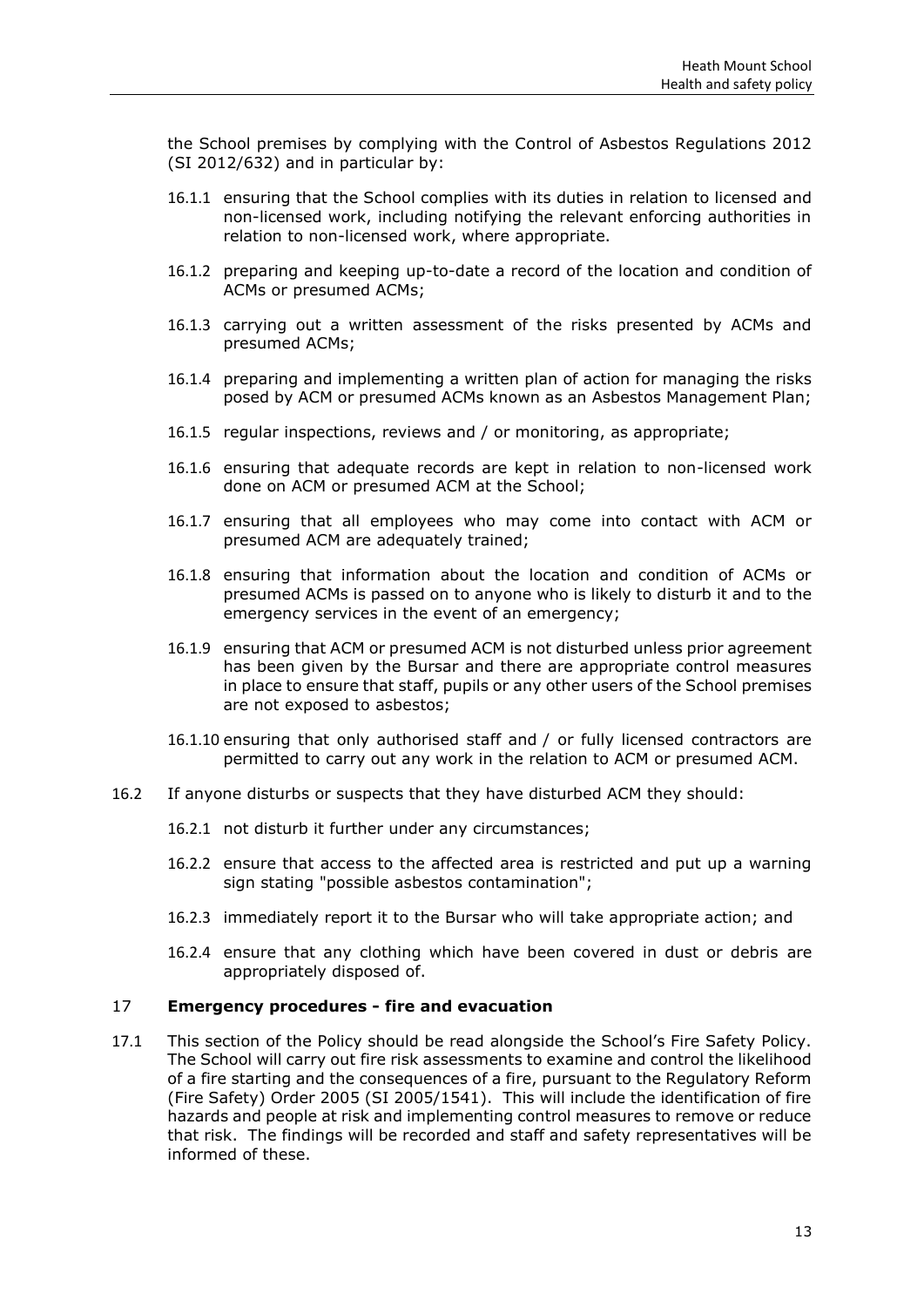- 17.2 The Bursar is responsible for ensuring the fire risk assessment is undertaken and implemented and that any recommendations made by the Fire Service are implemented.
- 17.3 Escape routes are checked by Clerk of Works weekly. Fire doors must be free of obstruction and easily opened from the inside.
- 17.4 Fire extinguishers and other firefighting equipment (such as alarms, detectors and blankets) are maintained and checked by Clerk of Works regularly in order to ensure they are in working order.
- 17.5 Alarms are tested at least once per week by the Clerk of Works.
- 17.6 The Bursar is responsible for maintaining records in relation to fire safety procedures to include records of staff fire safety training, fire instructions, building signage, fire drills, fire precautions tests, and maintenance records and certificates.
- 17.7 In addition, the School will ensure that there are sufficient Fire Marshals (or deputies in their absence) on site at all times and that they are appropriately trained.
- 17.8 A list of Fire Marshalls is maintained by the Bursar and displayed in staff rooms, boarding houses and the Medical Centre.
- 17.9 In addition to the School's procedures regarding fire, the School will ensure that an emergency plan is prepared to cover all foreseeable major incidents which could put staff, pupils, visitors or other users of the School premises at risk and will ensure that staff and pupils are trained in what to do in an emergency evacuation. Such evacuation procedures should include any special arrangements required for employees, staff or pupils with disabilities.
- 17.10 Nothing in this policy prevents anyone from dialling 999 in an emergency.
- 17.11 All health and safety emergencies should also be reported to the Bursar who can be contacted on 01920 820230.
- 17.12 Where an evacuation is considered necessary, the main School fire bell will be activated and the School's emergency routine followed.
- 17.13 The Assembly points are:
	- 17.13.1 Prep and Lower School (including PAC and boys' boarding): Lawn in front of netball court;
	- 17.13.2 Nursery and Pre-Prep School: Astroturf;
	- 17.13.3 River House (girls' boarding): Back courtyard in front of the stables.
- 17.14 Emergency evacuation and fire drills will be tested at least once a term and the results recorded.
- 17.15 Emergency evacuation and fire drills for boarders will be tested at least once a term outside of normal school hours.

#### <span id="page-13-0"></span>18 **Emergency procedures – major incidents**

18.1 The School has procedures in place to deal with major incidents / events that are out of the normal experience of the School and in the event of the School being required to go to lockdown or a partial lockdown.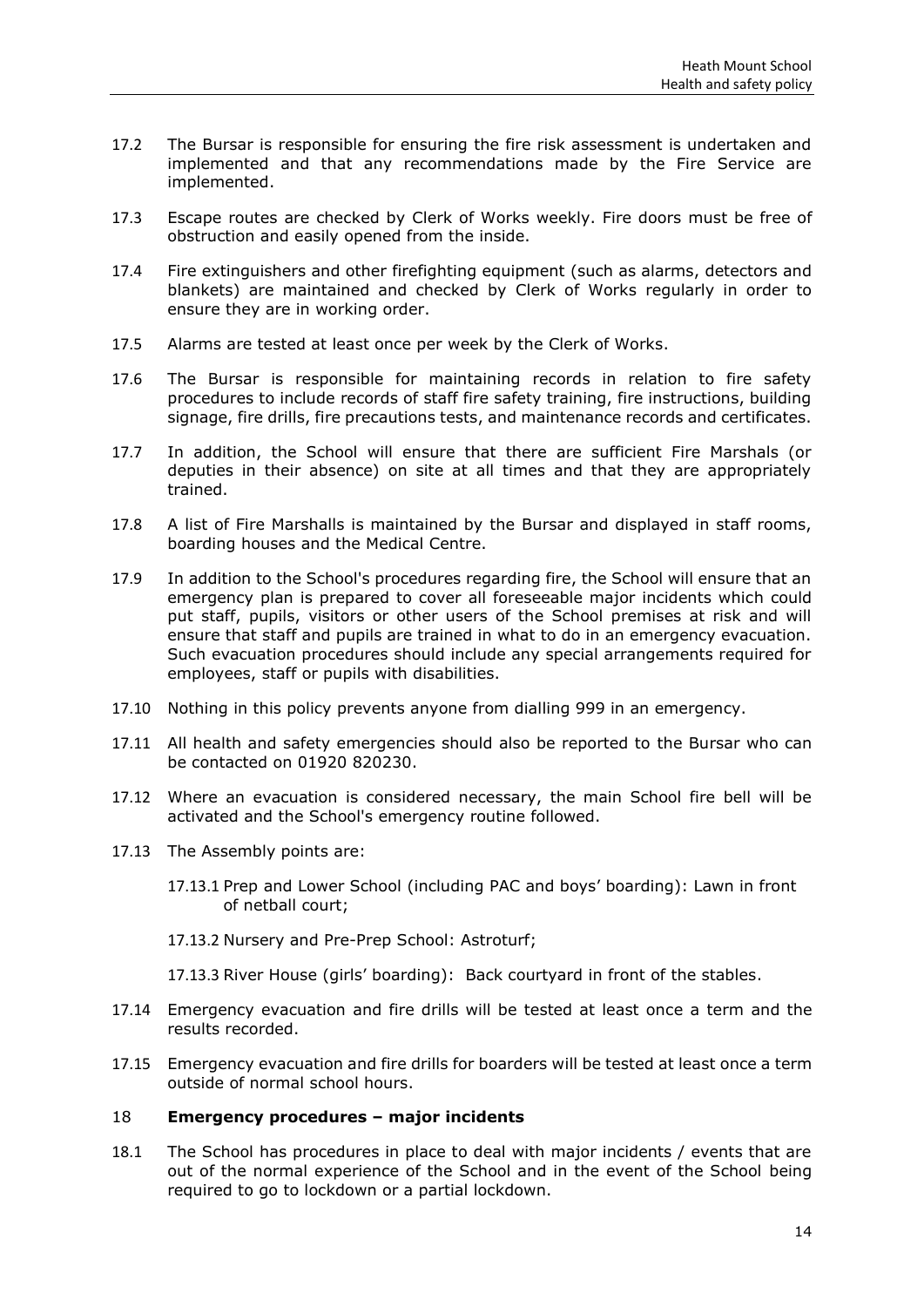#### <span id="page-14-0"></span>19 **Accidents, first aid and work-related ill health**

- 19.1 This Policy should be read in conjunction with the School's First Aid policy.
- 19.2 The School will ensure that there are adequate numbers of appropriately qualified first aiders / appointed persons on the School premises and on School arranged trips and visits at all times.
- 19.3 The School will undertake a risk assessment to determine the level of equipment, facilities and personnel necessary to enable first aid to be rendered to a casualty. The School's risk assessment will also identify where specialist health surveillance is needed.
- 19.4 A list of appointed first aiders is maintained by the Medical Team and displayed in staff rooms, boarding houses and the Medical Centre.
- 19.5 A list of First Aid boxes can be found at Appendix 4. All accidents are to be reported to the Medical Team and recorded in the accident book (see paragraph [21,](#page-15-0) below).
- 19.6 The accident book is kept by the Medical Team in the Medical Centre.
- 19.7 The School will inform parents of any accident or injury sustained by the child, and any first aid given, on the same day or as soon as reasonably practicable.
- 19.8 The School will take reasonable care to ensure that the health of their employees is not placed at risk. In doing so, the School will consider the risk of their employees suffering from stress through, for example, hours worked, the allocation and organisation of work, the way people deal with each other and the demands placed on staff.
- 19.9 All work-related ill health, including work-related stress should be reported to the Bursar.
- 19.10 The School will endeavour to undertake informal back to work interviews with staff, particularly those that have been signed off work by their doctor.

#### <span id="page-14-1"></span>20 **Working at Height**

- 20.1 We will ensure that work is properly planned, supervised and carried out by competent people with the skills, knowledge and experience to do the work.
- 20.2 In addition, the School will ensure that:
	- 20.2.1 The Clerk of Works retains ladders and the ladder register for working at height;
	- 20.2.2 Pupils are prohibited from using ladders;
	- 20.2.3 Staff will wear appropriate footwear and clothing when using ladders;
	- 20.2.4 Contractors are expected to provide their own ladders for working at height;
	- 20.2.5 Before using a ladder, staff are expected to conduct a visual inspection to ensure its safety;
	- 20.2.6 Access to high levels, such as roofs, is only permitted by trained persons.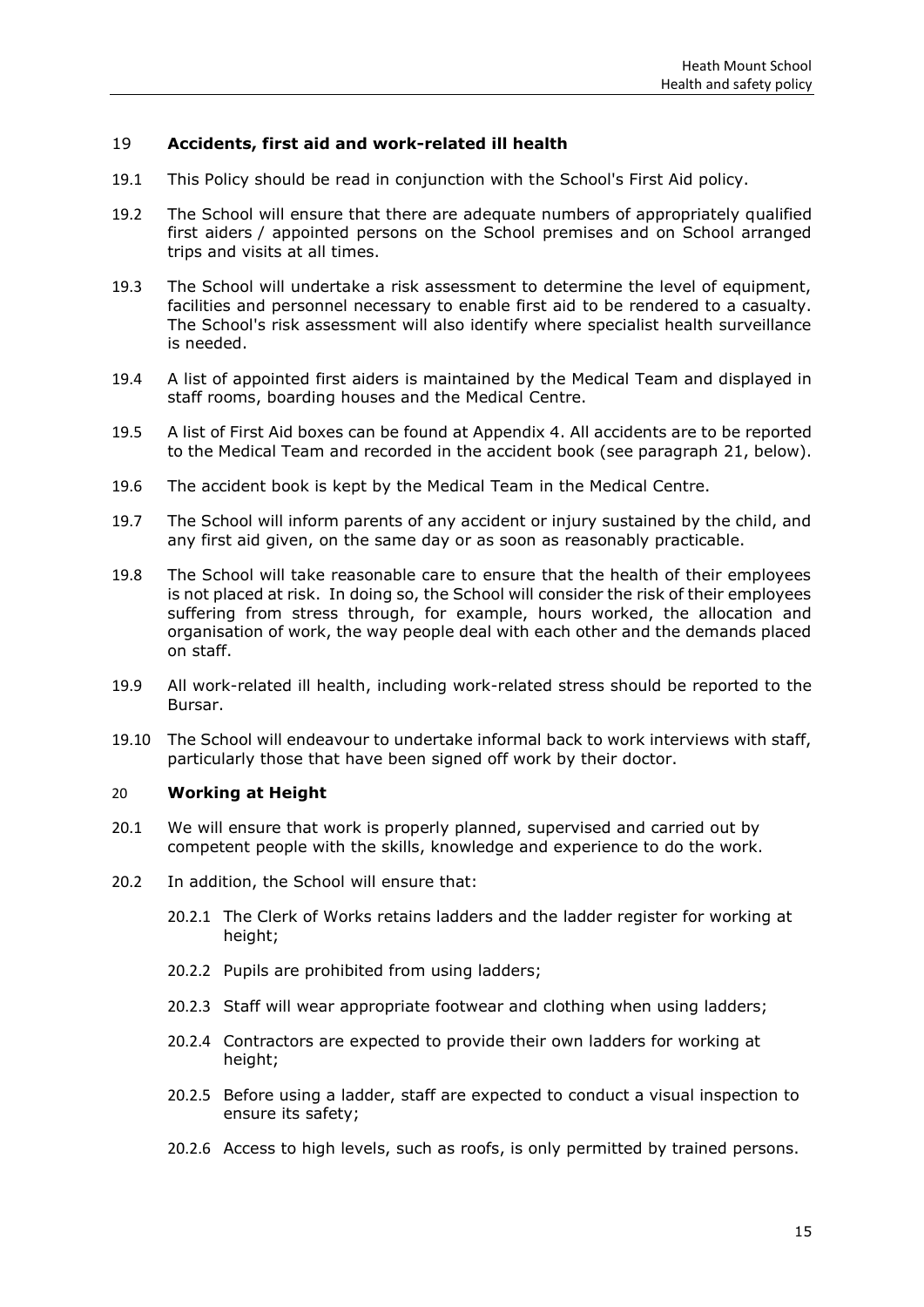#### <span id="page-15-0"></span>21 **Reporting requirements and record keeping**

- 21.1 The School is legally obliged to report certain accidents, diseases, incidents, dangerous occurrences and / or near misses to the HSE under the Reporting of Injuries, Diseases and Dangerous Occurrences Regulations 2013 (SI 2013/1471) (**RIDDOR**). Reporting is most easily done online at [www.riddor.gov.uk.](http://www.riddor.gov.uk/) Fatal and 'specified' injuries can also be reported by calling 0845 300 9923. Further guidance in relation to RIDDOR reporting can be found at Appendix 3.
- 21.2 The Bursar is responsible for ensuring that the School complies with its reporting and record keeping obligations.
- 21.3 The Bursar is responsible for reporting accident, diseases and dangerous occurrences to the HSE or enforcing authority.
- 21.4 If anyone at the School is known or suspected to be suffering from disease which is classified as a notifiable disease, and / or in the opinion of a registered medical practitioner has an infection and / or is contaminated in a manner which could present significant harm to human health (as set out in the Health Protection (Notification) Regulations 2010), the School should ensure that a report is made by the proper officer at the relevant local authority. More information can be found at www.hpa.org.uk.
- 21.5 The Bursar will also consider whether the School is required to report the accident / incident to any other regulatory body or organisation.
- 21.6 The School will notify local child protection agencies, as appropriate, of any serious accident or injury to, or the death of, any pupil or other child whilst in their care and act on any advice given.
- 21.7 Details of injuries, conditions, dangerous occurrences and occupational diseases should also be kept in an accident record book which must be kept for at least three years from the date of the last injury.
- 21.8 Following an incident or accident, the School will take all reasonable steps to collect and preserve relevant evidence and documentation. To understand causes and avoid any repetition, all incidents and accidents will trigger a review of any relevant risk assessment.
- 21.9 The School will not keep evidence and documentation containing personal information which has been collated because of an accident or incident for any longer than is reasonably necessary in compliance with the School's data protection obligations.
- 21.10 Where there is a risk of litigation, enforcement action or other proceedings, against or on behalf of the School, documents (which includes electronic documents) will generally be retained for at least six years unless:
	- 21.10.1 the accident or incident involved a pupil or anyone else who was under the age of 18 at the time of the incident, in which case documentation will generally be retained at least until that person's 24th birthday, or;
	- 21.10.2 the accident or incident may have resulted in exposure to a substance which may be hazardous to health, such as asbestos, and / or there is a risk that any person may develop an occupational disease or illness or work-related medical condition, in which case records should be retained for a minimum of 40 years.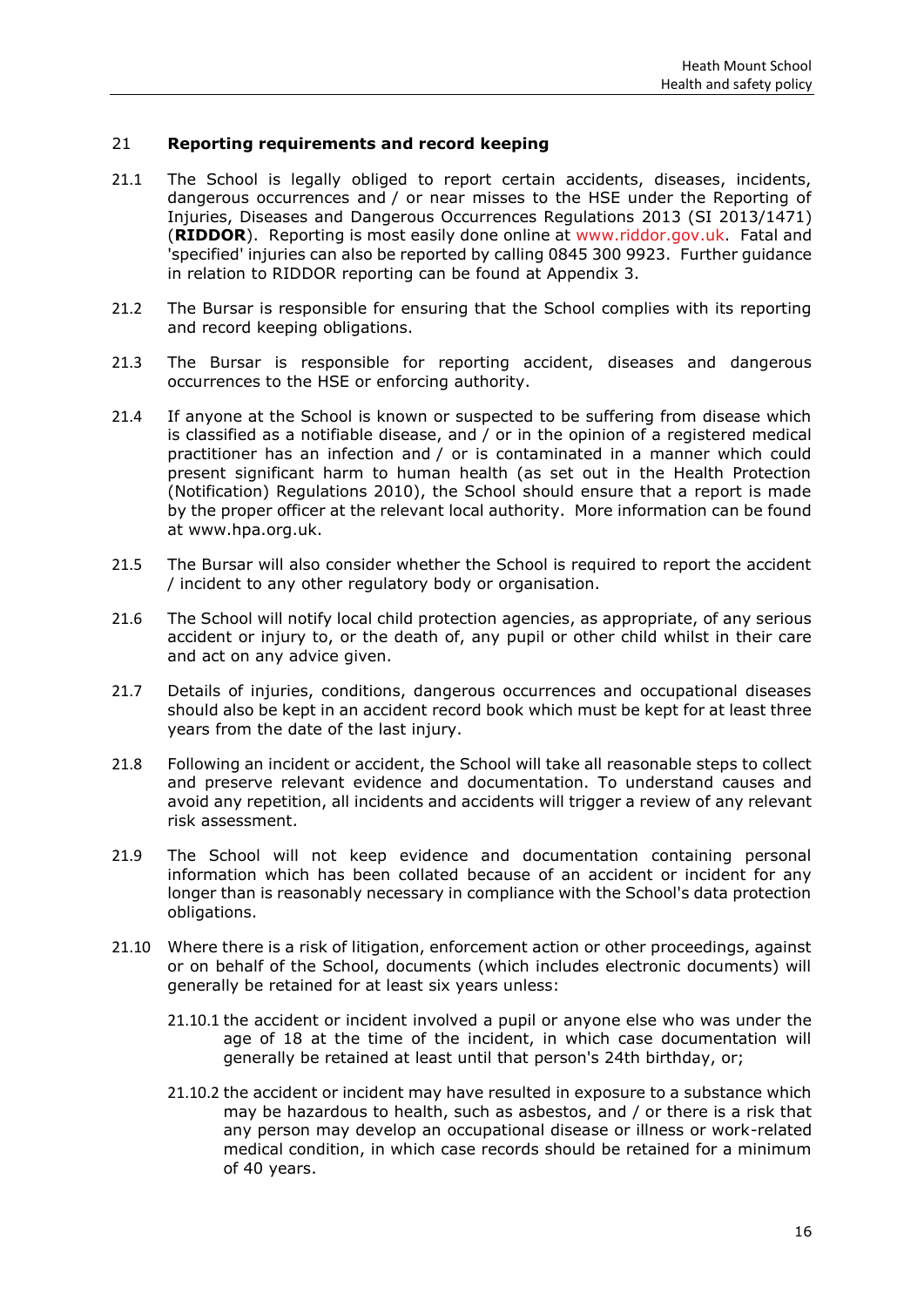#### <span id="page-16-0"></span>22 **Monitoring, review and internal investigation**

- 22.1 The School monitors health and safety both actively and reactively. The Governors have overall responsibility for, monitoring health and safety performance and for ensuring that the School meets the required health and safety standards.
- 22.2 The School has in place a number of monitoring and review mechanisms to ensure it meets its health and safety obligations. These include:
	- 22.2.1 reporting arrangements;
	- 22.2.2 a standard list of health and safety checks detailing the frequency of and who responsibility for the checks and where the records are located;
	- 22.2.3 A review of the School's rolling health and safety action plan and control measures by the Health and Safety Committee which meets every half term;
	- 22.2.4 Oversight by the Health and Safety Governor with health and safety being a standing agenda item on the Buildings and Infrastructure Committee.
	- 22.2.5 An annual health and safety audit by an external specialist company.
- 22.3 The above mechanisms will be used to assess and report to the Governors on the effectiveness of this policy and the health and safety procedures throughout the School.
- 22.4 At an operational level, the Bursar is responsible for: monitoring and reviewing health and safety measures and reviewing risk assessments, accident books / reports and accident investigations termly. Reviews should include a review of health and safety related complaints and sanctions taken against employees and / or pupils for health and safety breaches.
- 22.5 The Bursar is responsible for investigating accidents, incidents and work-related causes of sickness absences, if required. Such investigations may be required to discover the root causes of an accident to prevent a recurrence, to discipline employees or pupils or to brief lawyers for the purpose of obtaining legal advice or to aid litigation.
- 22.6 Where appropriate, the School will seek legal advice from the School's solicitors before commencing an internal investigation.
- 22.7 The scope of an internal investigation may be restricted to fact-finding and may not make any finding of fault or allocation of blame.
- 22.8 The School will not sanction any internal investigation which may prejudice the investigations of outside agencies.
- 22.9 No admission of liability on the School's behalf shall be made without legal advice (if required) and prior agreement from the School's insurers.

#### <span id="page-16-1"></span>23 **Hirers, visitors and contractors**

23.1 All hirers, visitors and other users of the School premises (to include parents, contractors, delivery people and inspectors) must:

23.1.1 observe the rules of the School;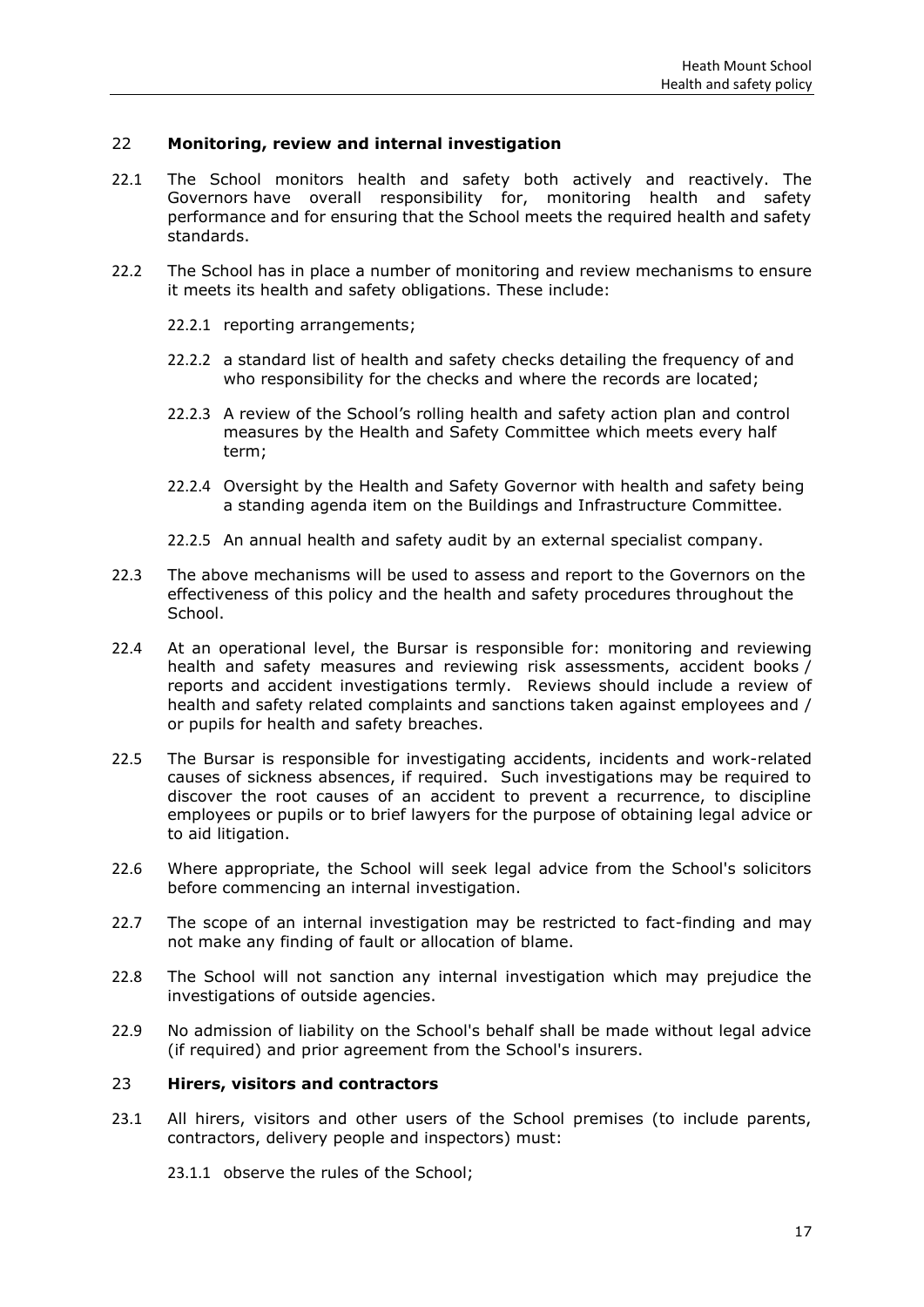- 23.1.2 ensure that they report to Reception where their identity will be checked, a pass issued and their host notified or alternatively have consulted with the School regarding the appropriate means of their access to and egress from the site and host arrangements. Thereafter, they should remain in the presence of their host unless express permission to the contrary has been given by the School;
- 23.1.3 ensure that they are familiar with the School's fire and emergency evacuation procedures. In the event of the fire alarm sounding, they should proceed to the nearest assembly point.
- 23.2 Contractors will be selected and managed in accordance with Using contractors (HSE, INDG368 (revision 1) June 2012) and, where appropriate, in accordance with the Construction (Design and Management) Regulations 2015 (SI 2015/51).
- 23.3 All contractors who work at the School are required to comply fully with the provisions of the School's policy on the use of contractors (see: Contractor Management Policy).
- 23.4 Contractors must also ensure safe working practices by all of their employees under the provisions of the Health and Safety at Work etc. Act 1974 and must pay due regard to the safety of all persons using the School premises.
- 23.5 Contractors must comply with the School's Fire Safety Policy and not undertake hot works except with written permission of the Bursar.
- 23.6 The School will ensure that all contractors are fully briefed on the safety aspects of the job in question and satisfactorily supervised.

#### <span id="page-17-0"></span>24 **Security**

- 24.1 The School aims to provide a safe and secure environment for all employees, pupils and other visitors to the School premises.
- 24.2 The School has a policy of restricting access to the School buildings to members of the public in order to ensure the safety and security of employees, pupils and other visitors to the School premises and takes all reasonable measures to deter unauthorised public access to the premises (see: Security, Access Control and Lone Working Policy).
- 24.3 The School will take appropriate steps to ensure that there are adequate security arrangements for the School premises (which includes the School buildings and grounds) by ensuring that:
	- 24.3.1 there are sufficient security arrangements in place to protect the security of the premises and persons on it, including in the use of isolated areas (such as remote car parks);
	- 24.3.2 security assessments are conducted and reviewed regularly;
	- 24.3.3 all employees and pupils are trained about the existence and operation of the School's security arrangements and that staff training is updated as required;
	- 24.3.4 visitors to the premises are appropriately identified;
	- 24.3.5 there are adequate supervision arrangements in place;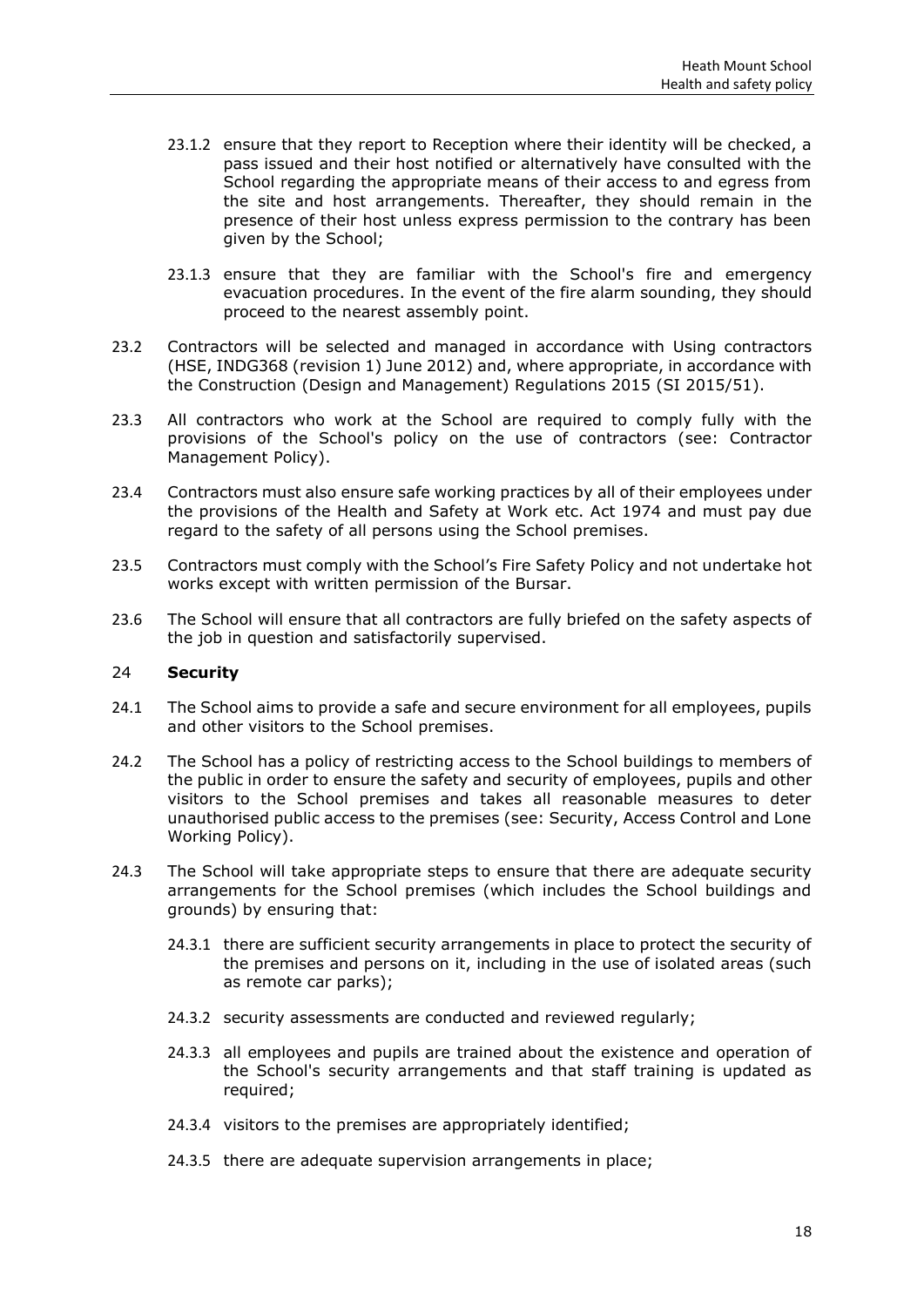- 24.3.6 all security breaches or incidents are reported to the Bursar and / or to the police or other emergency services as appropriate;
- 24.3.7 security measures do not compromise or intrude on the reasonable privacy of employees and pupils.

#### <span id="page-18-0"></span>25 **Protection from violence and harassment**

- 25.1 The School will not tolerate any act of violence or harassment in which an employee or pupil or any other person on the School site is abused, threatened or assaulted, or placed in fear for their own safety.
- 25.2 Incidents or acts of violence or harassment by pupils will also be dealt with in accordance with the School's Behaviour and Discipline Policy.
- 25.3 In the event of an act of violence, harassment or serious security breach incident, those affected should take immediate steps to safeguard those affected and contact the headmaster and / or the Police as appropriate.
- 25.4 Violence or harassment by employees will constitute gross misconduct and will be dealt with under the School's disciplinary procedure. Violence or harassment by pupils is likely to be treated as a serious disciplinary offence which may warrant expulsion or exclusion (See the Exclusion, Removal or Review Policy).

#### <span id="page-18-1"></span>26 **Lone workers**

- 26.1 The School understands the additional hazards to staff safety presented by lone working (defined for the purpose of this policy as employees working by themselves in situations where there is no close or direct contact with other School staff).
- 26.2 Work activities involving lone workers will be risk assessed. The School will consider the additional hazards posed by lone working and introduce adequate control measures in response (see: Security, Access Control and Lone Working Policy).

| Governors' Committee normally                           | Buildings and Infrastructure Committee                                                                                                                                                                                                                                                                                                                                                                                                                                      |
|---------------------------------------------------------|-----------------------------------------------------------------------------------------------------------------------------------------------------------------------------------------------------------------------------------------------------------------------------------------------------------------------------------------------------------------------------------------------------------------------------------------------------------------------------|
| reviewing:                                              |                                                                                                                                                                                                                                                                                                                                                                                                                                                                             |
| Effective from:                                         | March 2021                                                                                                                                                                                                                                                                                                                                                                                                                                                                  |
| Date last formally approved:                            | March 2021                                                                                                                                                                                                                                                                                                                                                                                                                                                                  |
| Date of next review:                                    | <b>March 2022</b>                                                                                                                                                                                                                                                                                                                                                                                                                                                           |
| Person responsible for implementation<br>and monitoring | <b>Bursar</b>                                                                                                                                                                                                                                                                                                                                                                                                                                                               |
| Related policies and procedures:                        | Anti-bullying policy<br>Behaviour and Discipline Policy<br>Child protection and Safeguarding policy<br><b>Contractor Management policy</b><br>Critical Incident and Lockdown polices<br><b>Educational Visits policy</b><br>Fire Safety policy<br>First Aid policy<br><b>Risk Assessment Policy</b><br>Risk Assessment for Pupil Welfare Policy<br>Security, Access Control and Lone<br>Working policy<br>Supervision policy<br>Minibus policy<br>Vehicle Management Policy |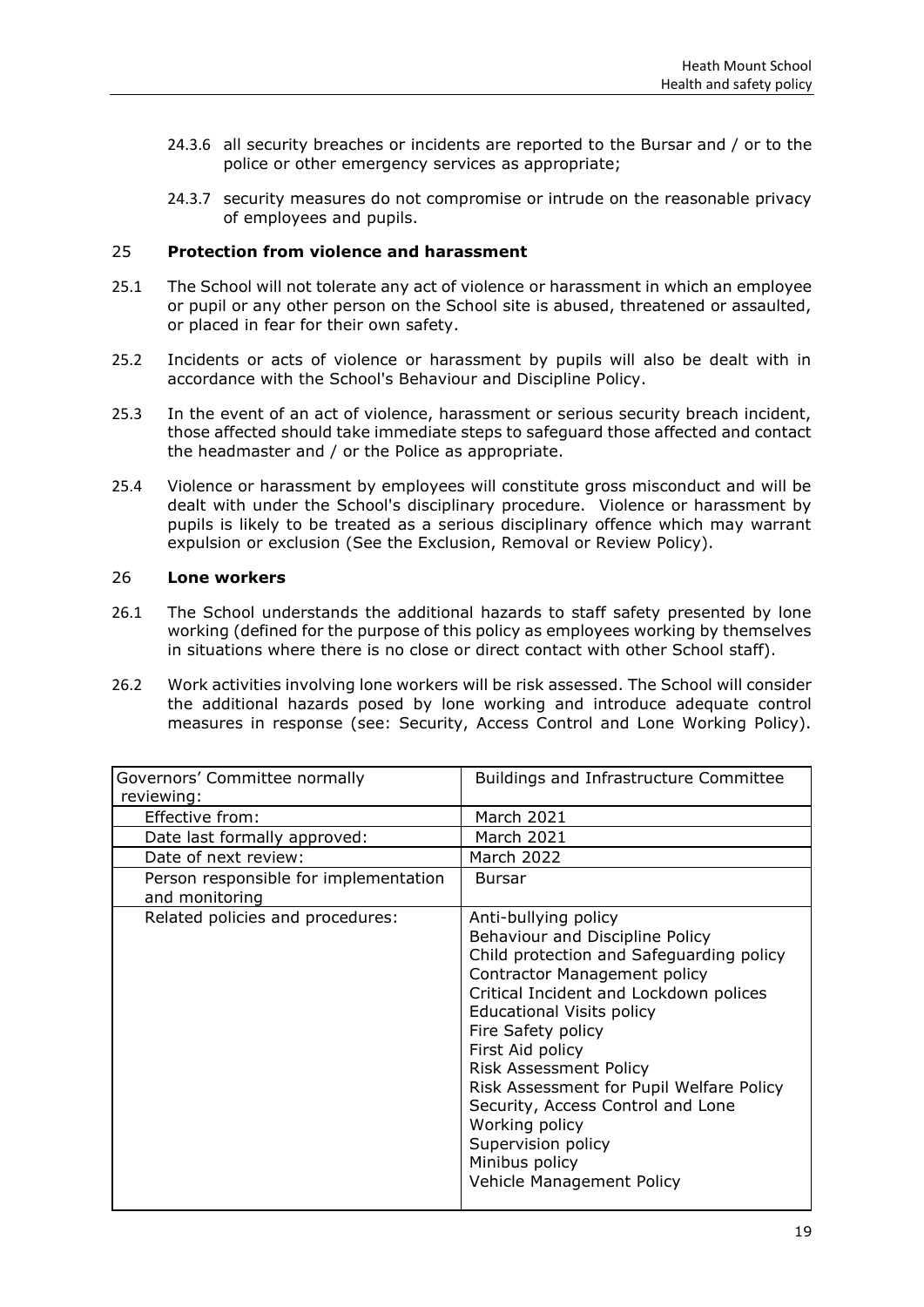## **Appendix 1 Guidance on risk assessment**

- 1. A risk assessment is a careful examination of what in your work or activities could cause harm to people, so that you can weigh up whether you have taken enough precautions or should do more to prevent harm. A risk assessment is not about creating huge amounts of paperwork, but rather about identifying sensible measures to control real risks - those that are most likely and will cause the most harm.
- 2. The law does not expect you to eliminate all risk, but you are required to protect people 'so far as is reasonably practicable'.

2.1. When thinking about your risk assessment, remember:

- a hazard is anything that may cause harm, such trailing or bare electric cables, unrestrained windows on upper floors, shared fabric towels in washrooms and unlocked cupboards containing chemicals and / or cleaning fluids;
- the risk is the chance, high or low, that somebody could be harmed by these and other hazards, together with an indication of how serious the harm could be.

## 3. **Step 1: Identify the hazards**

3.1. First, you need to work out how people could be harmed.

#### 4. **Step 2: Decide who might be harmed and how**

4.1. Identify groups of people who might be harmed and how they might be harmed, which includes employees, volunteers and helpers, pupils, visitors and contractors.

#### 5. **Step 3: Evaluate the risks and decide on precautions**

- 5.1. Decide what to do about the risks. Compare what you currently do with what is accepted as good practice. If there is a difference, list what needs to be done.
- 5.2. When controlling risks, apply these principles, if possible in this order:
	- try a less risky option;
	- prevent access to the hazard;
	- organise work to reduce exposure to the hazard;
	- issue personal protective equipment;
	- provide welfare facilities;
	- involving or consulting with workers.

#### 6. **Step 4: Record your findings and implement them**

- 6.1. Make a record of your significant findings the hazards, how people might be harmed by them and what you have in place to control the risks. Any record produced should be simple and focused on controls.
- 6.2. If you employ five or more people, the law requires you to record your findings

#### 7. **Step 5: Review your risk assessment and update if necessary**

- 7.1. You should review what you are doing on a regular ongoing basis. When doing so, ask yourself:
	- have there been any significant changes?
	- are there improvements you still need to make?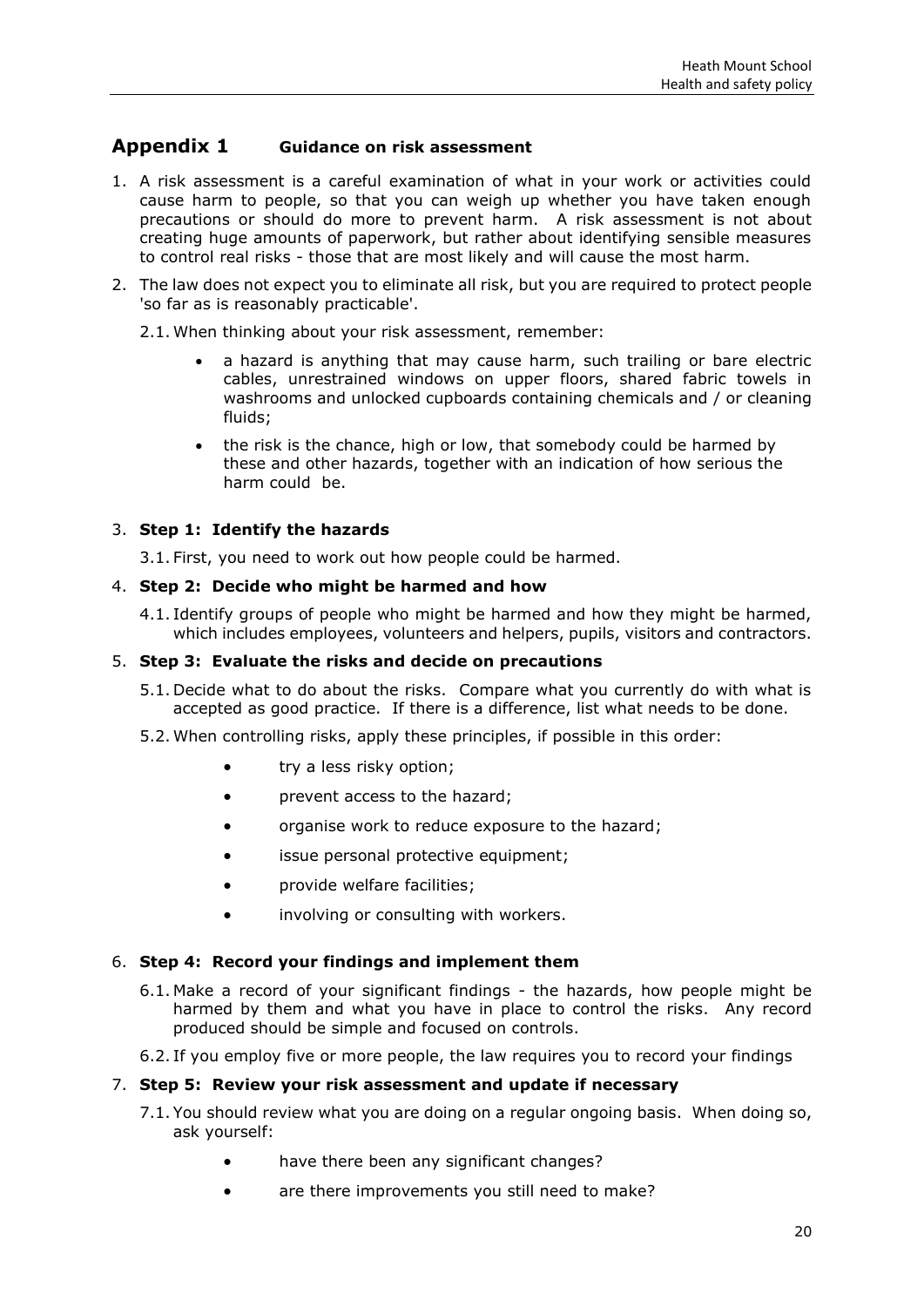- have employees or pupils spotted a problem?
- have you learnt anything from accidents or near misses?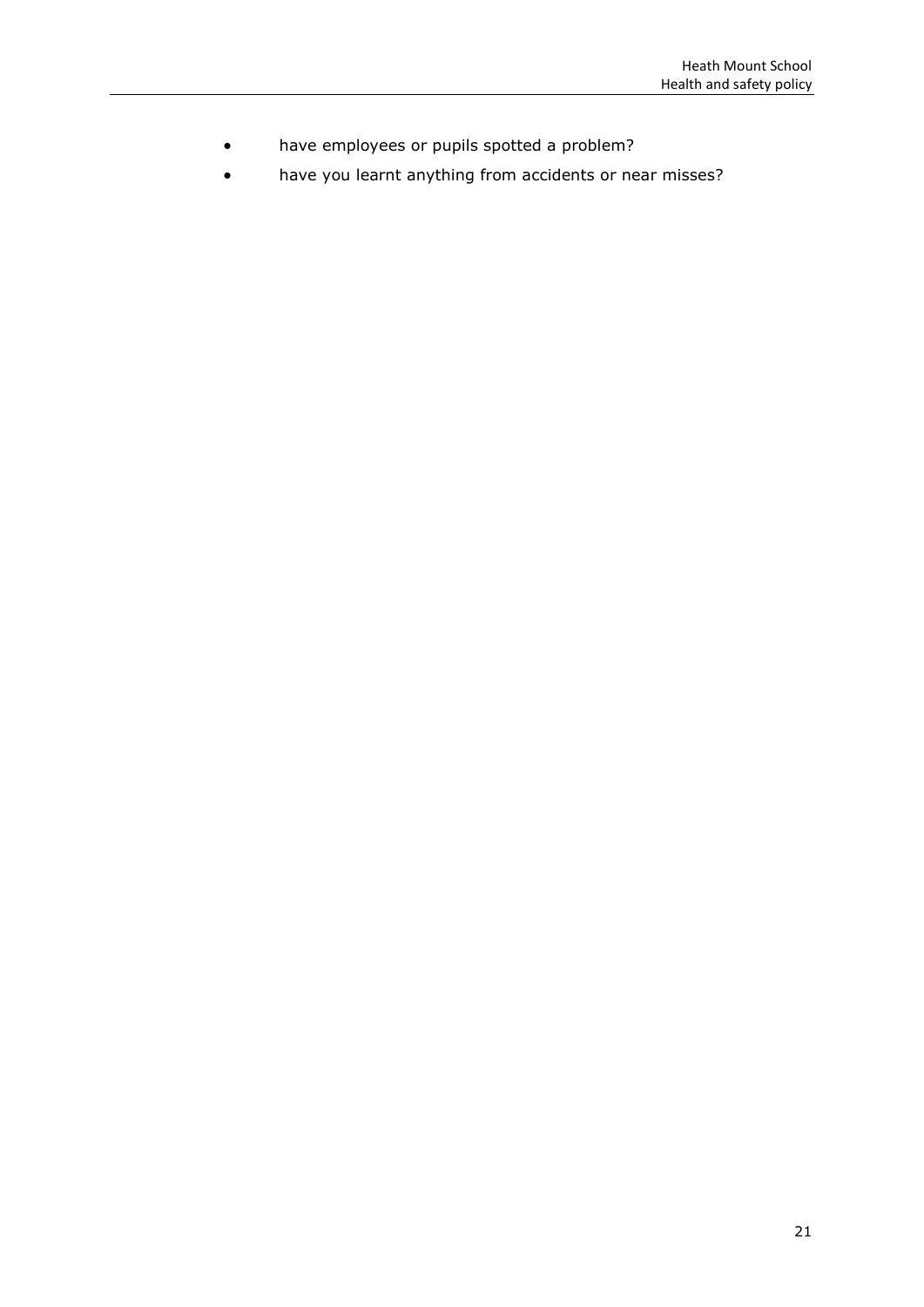## **Appendix 2 Guidance on risk assessment of welfare issues**

- 1. A risk assessment in the pupil welfare context is a careful examination of what could cause harm to pupil welfare and appropriate control measures, so that you can weigh up whether the School has taken adequate precautions or should do more to prevent harm. Further information is contained in the Risk Assessment for Pupil Welfare policy.
- 2. The purpose of a risk assessment is not to create huge amounts of paperwork, but rather to identify sensible measures to control real risks - those that are most likely to occur and /or will cause the most harm if they do.
- 3. When thinking about your risk assessment in this context, remember:
	- a welfare issue is anything that may harm a pupil, to include cyberbullying or abuse;
	- the risk is the chance that a pupil could be harmed, together with an indication of how serious the harm could be if they are.

#### 4. **Step 1: Identify the issue**

4.1. First you need to work out how pupils could be harmed. This will generally be set out in the concern raised about a pupil's welfare.

#### 5. **Step 2: Decide who might be harmed and how**

5.1. Identify individual pupils or groups who might be harmed and how they might be harmed by the concern raised.

#### 6. **Step 3: Evaluate the risks and decide on precautions**

- 6.1. Decide what to do about the risks.
- 6.2.Compare what you currently do with what is required by law, DfE guidance or is accepted good practice. If there is a difference, list what needs to be done to protect the pupil's welfare.

#### 7. **Step 4: Record your findings and implement them**

- 7.1. Make a written record of your significant findings the issue, how pupil(s) might be harmed and what arrangements the School has in place to control those risks.
- 7.2. There is no prescribed format for this record, but any record produced should be simple and focussed on control measures and the steps the School proposes to take to manage the risk.

#### 8. **Step 5: Review your risk assessment and update if necessary**

8.1.Review what you are doing for the pupils identified and across the school generally and monitor the efficacy of the measures you have put in place on a regular basis, or as required.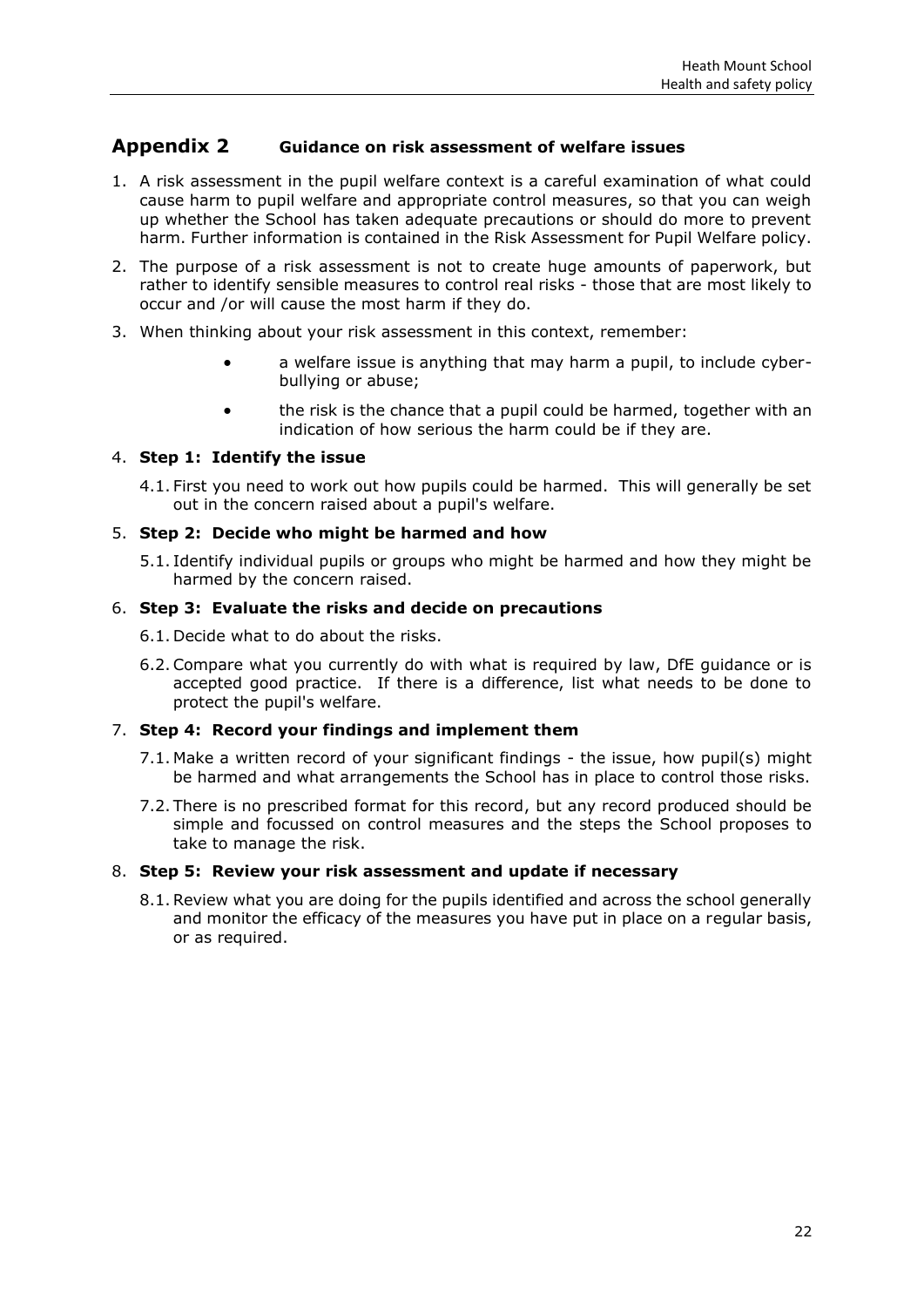## **Appendix 3 Guidance on RIDDOR reporting**

1. The School is obliged to report certain accidents, diseases and dangerous occurrences or near misses under the Reporting of Injuries, Diseases and Dangerous Occurrences Regulations (SI 2013/1471) (**RIDDOR**):

### 2. **Accidents involving staff**

2.1. The School will report:

- work-related accidents resulting in death or 'specified' injury (including as a result of physical violence) must be reported immediately (major injury examples include: any loss of consciousness caused by head injury or asphyxia; amputation).
- work-related accidents which prevent the injured person from continuing with his / her normal work for more than seven days.
- certain work-related diseases.
- certain dangerous occurrences or near misses (reportable examples: bursting of closed pipes; electrical short circuit causing fire; accidental release of any substance that may cause injury to health).

#### 3. **Accidents involving pupils or visitors**

- 3.1. The School will report accidents where the pupil or visitor is killed or is taken from the scene of the accident to hospital and where the accident arises out of or in connection with a "work activity".
- 3.2. In determining whether the accident arose out of a "work activity", the School should consider whether the accident was caused by factors, such as:
	- a failure in the way a work activity was organised e.g. inadequate supervision on an educational visit.
	- the way in which equipment, machinery or substances were used
	- the condition, design or maintenance of the School premises.
- 3.3. Further guidance can be found in Incident reporting in schools (accidents, diseases and dangerous occurrences): guidance for employers (EDIS1 (revision 3)), and at [http://www.hse.gov.uk/riddor/resources.htm.](http://www.hse.gov.uk/riddor/resources.htm)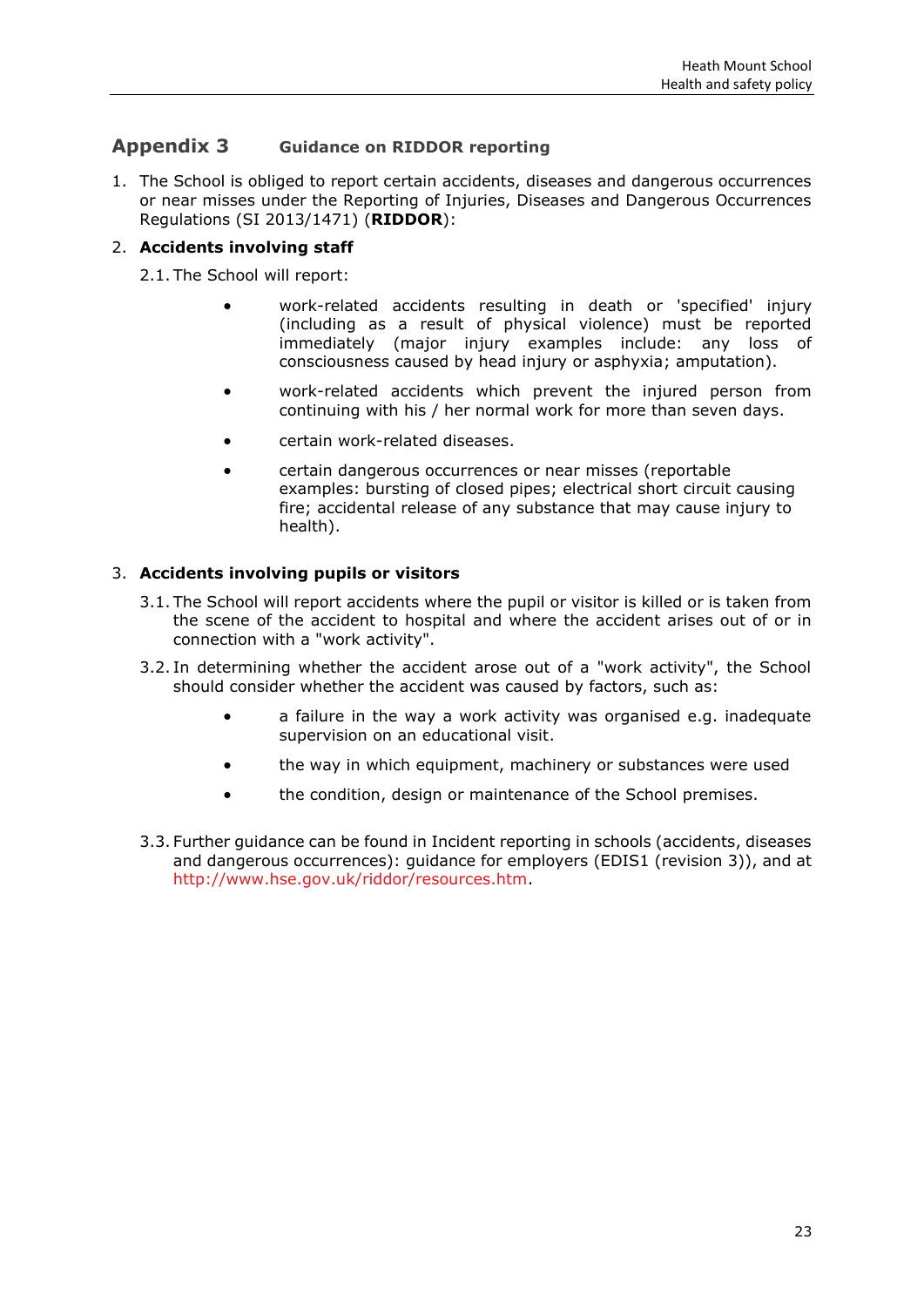## **Appendix 4: List of First Aid Boxes**

#### **PREP**

Basement - Art Room Basement – DT room Basement – Chemistry lab  $+$  eye wash Basement – science Prep room + eye wash Basement – Food Tech Ground floor - Reception + Anaphylaxis /Asthma / Meds Ground floor - School Kitchen + eye wash Mezzanine – Laundry room Middle floor – boys boarding Middle floor - photocopy room Top floor – photocopy room

#### **OTHER**

Minibuses Van Compound + Eye wash Sports Hall – cupboard off main hall Swimming Pool Lower school – reception Performing Arts Centre – bar area River House – Meds cupboard

#### **PRE PREP**

Nursery – cupboard above sink Reception desk – and asthma / meds Outdoor trip cupboard Outdoor play bag Kitchen Forest School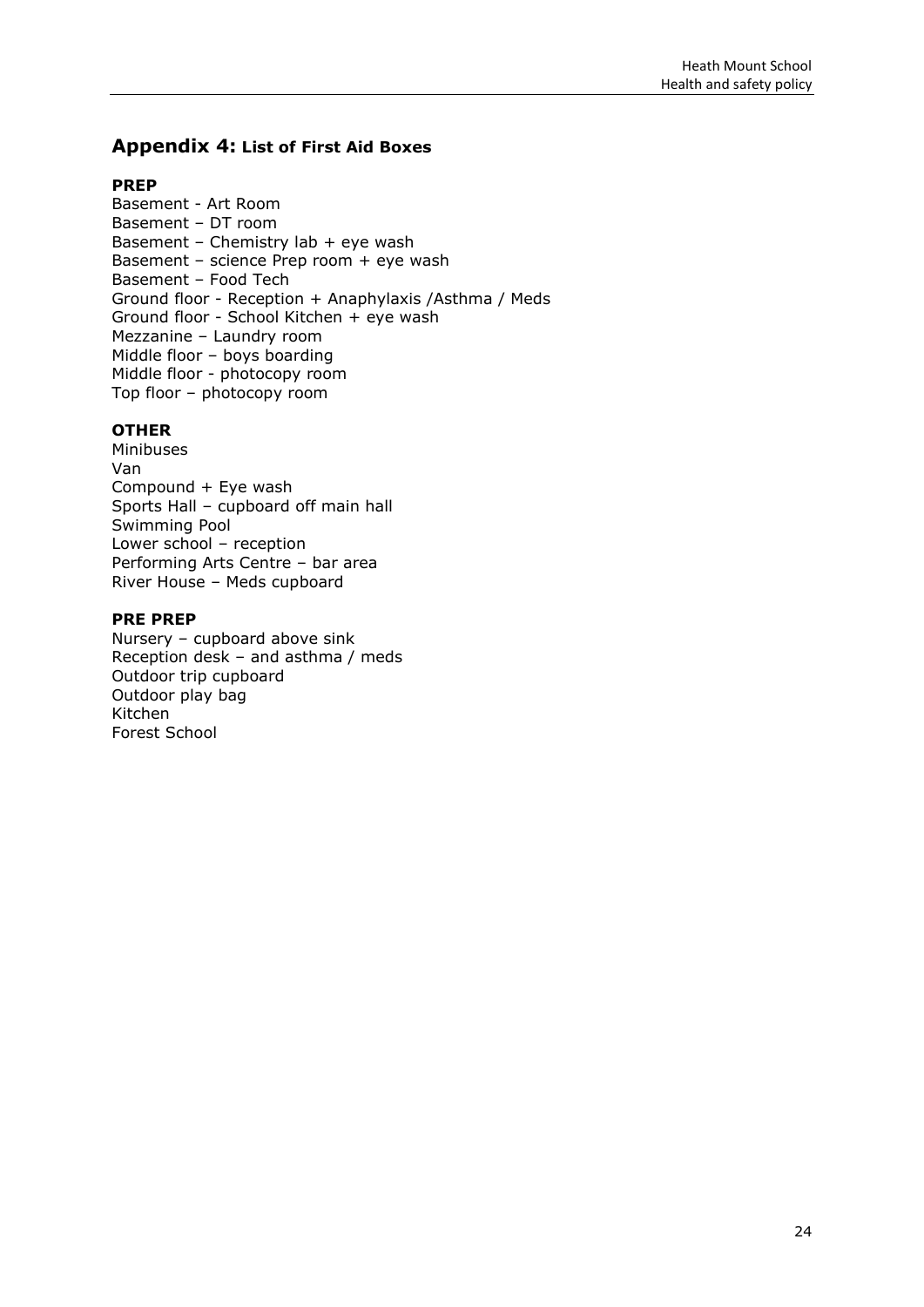## **Appendix 5: Health and Safety Responsibilities**

1. The Governors delegate responsibility for health and safety matters affecting the academic staff and pupils to the Head and responsibility for health and safety matters affecting the non-academic staff to the Bursar.

To ensure the health and safety standards are maintained / improved across the School, responsibility is allocated as set out in the table below.

| Name                | Role                            | Responsibility                                                                                   |
|---------------------|---------------------------------|--------------------------------------------------------------------------------------------------|
| Carlton Ferret      | Clerk of Works                  | <b>Buildings and Maintenance</b>                                                                 |
| Chris Thorpe        | Head Groundsman                 | Grounds and Gardens                                                                              |
| Lee Beskeen         | Development                     | Director of Professional Classroom, Playground,<br>forest school, office and<br>Visiting Speaker |
| Patrick Nightingale | Educational Visits<br>ordinator | Co- Educational Visits                                                                           |
| Jonny Spowart       | Head of Boarding                | Safeguarding,<br>Pastoral,<br>Boarding                                                           |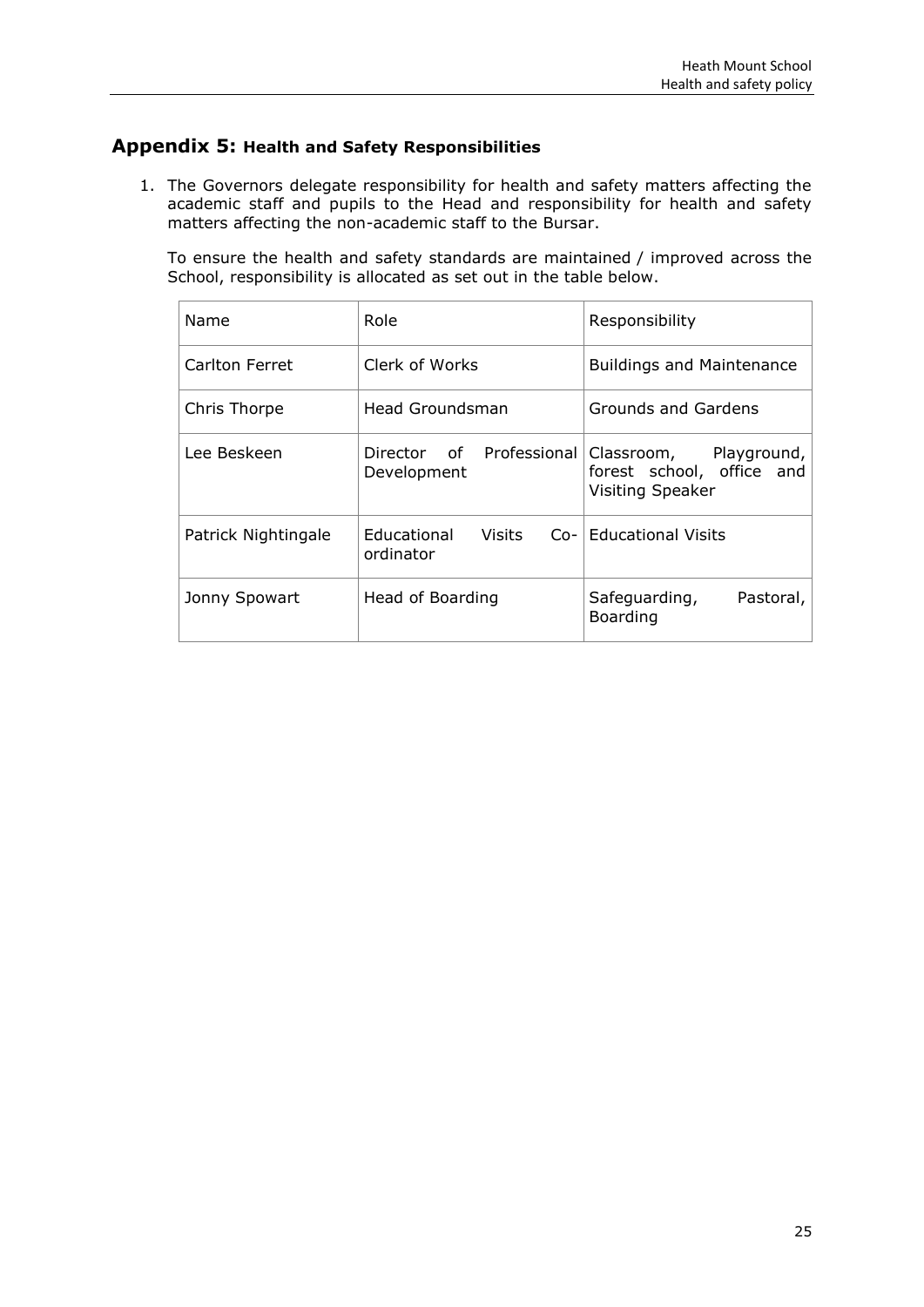## **Appendix 6: Health and safety policy summary**

 $\mathbf{r}$ 

| This is the statement of general policy and Heath Mount School Trust Ltd<br>arrangements for                    |                          |
|-----------------------------------------------------------------------------------------------------------------|--------------------------|
| Overall and final responsibility for health and Juliette Hodson /<br>safety is that of (give name and position) | of<br>Chair<br>Governors |
| Day-to-day responsibility for ensuring this Bursar / Head<br>policy is put into practice is delegated to        |                          |

<u> 1989 - Johann Stoff, amerikansk politiker (d. 1989)</u>

| <b>Statement of general policy</b>                                                                                                                                          |  | Responsible person (position<br>and name)             |  |  |
|-----------------------------------------------------------------------------------------------------------------------------------------------------------------------------|--|-------------------------------------------------------|--|--|
| To prevent accidents and cases of work-related<br>ill health and provide adequate control of health<br>and safety risks arising from work activities                        |  | <b>Bursar</b>                                         |  |  |
| provide adequate training to ensure<br>To<br>employees are competent to do their work                                                                                       |  | <b>Bursar</b>                                         |  |  |
| To engage and consult with employees on day-<br>to-day health and safety conditions and provide<br>advice and supervision on occupational health.                           |  | <b>Bursar</b>                                         |  |  |
| To<br>implement emergency procedures<br>evacuation in case of fire or other significant<br>incident                                                                         |  | <b>Bursar</b>                                         |  |  |
| maintain<br>safe and<br>healthy working<br>To<br>conditions, provide<br>and<br>maintain<br>plant,<br>equipment and machinery and ensure safe<br>storage / use of substances |  | Clerk of Works                                        |  |  |
| Health and safety law poster is displayed                                                                                                                                   |  | <b>Bursar</b>                                         |  |  |
| First aid box and accident book are located                                                                                                                                 |  | <b>Medical Centre</b>                                 |  |  |
| Accidents and ill health at work reported under<br><b>RIDDOR</b>                                                                                                            |  | <b>Bursar</b>                                         |  |  |
| Signed                                                                                                                                                                      |  | Date                                                  |  |  |
| Subject<br>to review,<br>monitoring and revision<br>by                                                                                                                      |  | Every 12 months or sooner if work<br>activity changes |  |  |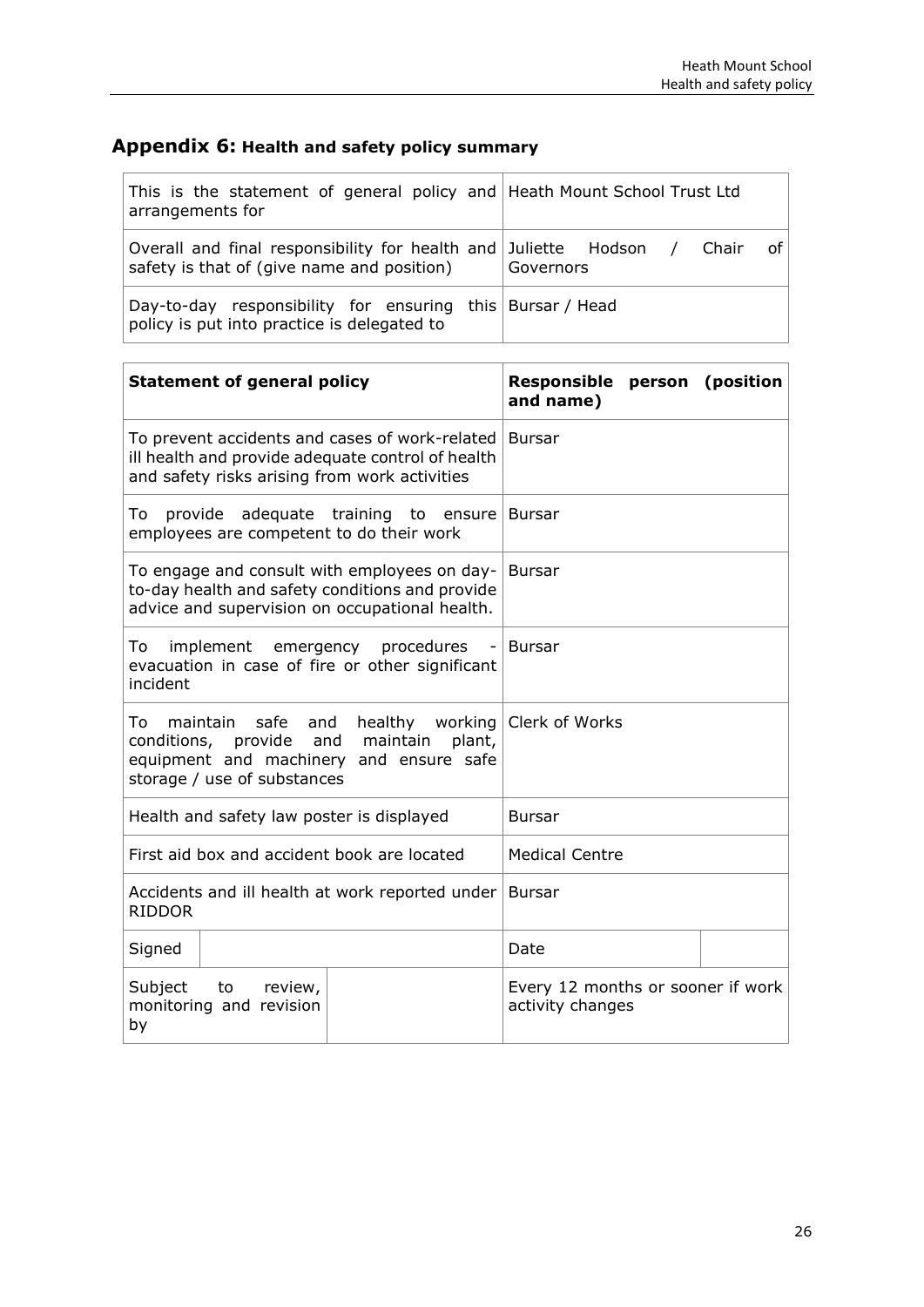## **Appendix 7: Information for parents and families regarding Infection Control at Heath Mount School**

*Based on guidelines by GOV.UK Health protection in schools and other childcare facilities*  All children become ill from time to time. To make sure that our pupils in all sections of the School remain as healthy as possible while at school it is sometimes necessary for us to ask you to keep your child away from school if they become ill with certain conditions. Please see the table below. The School Nurse/Occupational therapist will be happy to discuss any concerns you have.

| <b>Condition</b>                                | <b>Recommended period to</b><br>be kept away from<br>school                                                                                                                                                                                                                                        | <b>Comments</b>                                                                                                                                                                                                                                          |
|-------------------------------------------------|----------------------------------------------------------------------------------------------------------------------------------------------------------------------------------------------------------------------------------------------------------------------------------------------------|----------------------------------------------------------------------------------------------------------------------------------------------------------------------------------------------------------------------------------------------------------|
| Covid-19                                        | If an individual tests<br>positive, self-isolation<br>includes the day symptoms<br>began and the next 10<br>days. Self-isolation<br>continues if symptoms<br>persist after the 10-day<br>period.<br>Close contacts of a Covid-<br>19 case should follow the<br>advice from NHS track and<br>trace. | Please refer to the latest<br>government guidance, the<br>School's Covid-19 Risk<br>Assessment available on<br>the School's website and<br>the School's 'Covid-19:<br>what to do?' document,<br>which is regularly updated<br>and circulated to parents. |
| <b>Diarrhoea and Vomiting</b><br><b>Illness</b> | 48 hours from last<br>episode of diarrhoea or<br>vomiting                                                                                                                                                                                                                                          |                                                                                                                                                                                                                                                          |
| 'Flu' (Influenza)                               | <b>Until recovered</b>                                                                                                                                                                                                                                                                             | <b>Please alert the school</b>                                                                                                                                                                                                                           |
| <b>Chicken Pox</b>                              | Until all vesicles have<br>crusted over                                                                                                                                                                                                                                                            | <b>Please alert the school</b>                                                                                                                                                                                                                           |
| <b>Hand foot and mouth</b>                      | <b>None</b>                                                                                                                                                                                                                                                                                        | If large numbers are<br>reported, it may be<br>necessary for those<br>effected to stay off<br>school                                                                                                                                                     |
| Impetigo                                        | Until lesions are crusted<br>and healed, or 48 hours<br>after starting antibiotic<br>treatment                                                                                                                                                                                                     | <b>Antibiotic treatment</b><br>speeds healing and<br>reduces the infectious<br>period                                                                                                                                                                    |
| <b>Molluscum Contagiosum</b>                    | <b>None</b>                                                                                                                                                                                                                                                                                        | Keep areas covered with<br>clothes as much as<br>possible, wear a                                                                                                                                                                                        |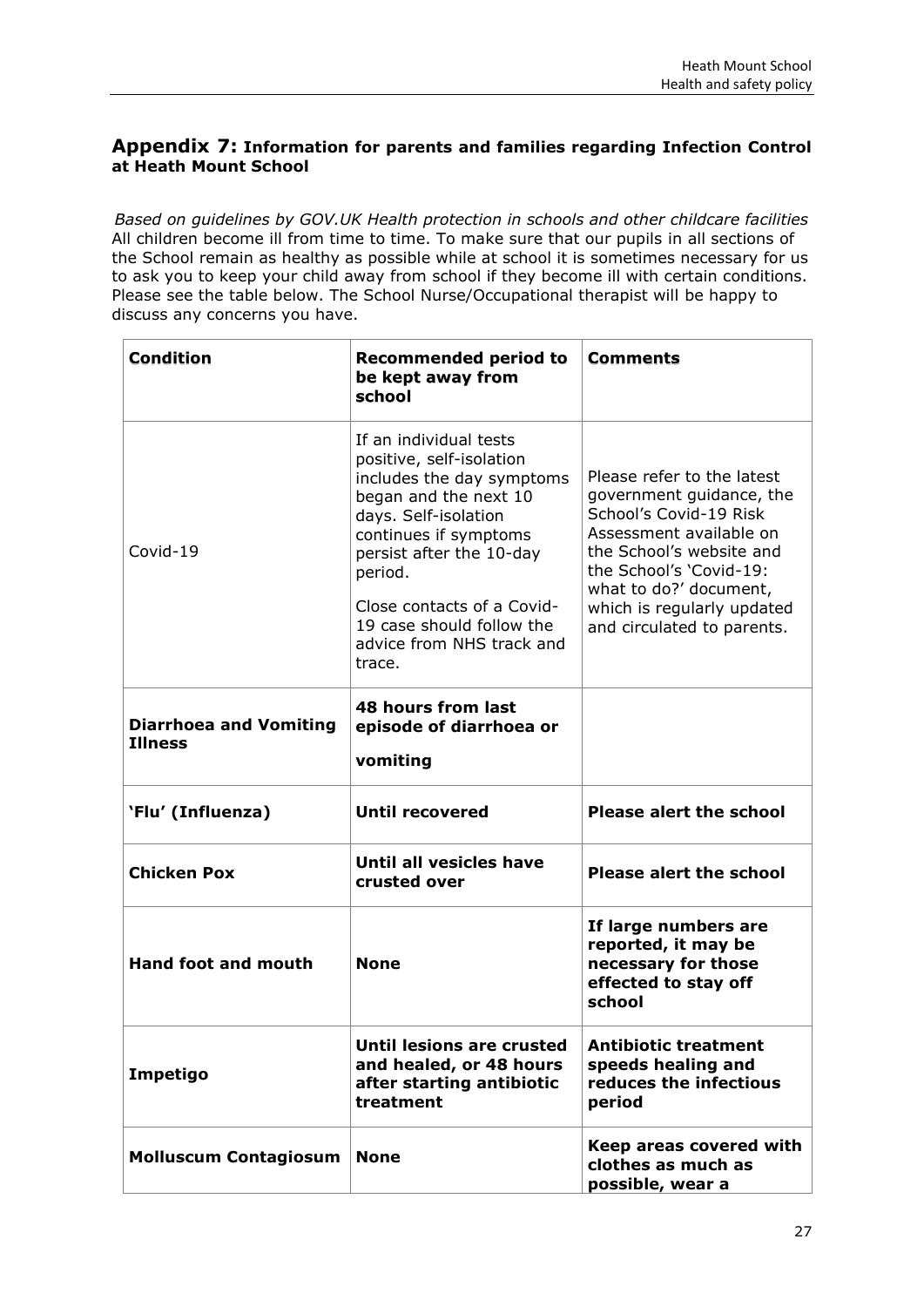|                                                |                                                                                       | waterproof dressing for<br>swimming                                                  |
|------------------------------------------------|---------------------------------------------------------------------------------------|--------------------------------------------------------------------------------------|
| Slapped cheek/fifth<br>disease. Parvovirus B19 | None (once rash has<br>developed)                                                     | <b>Please alert the school</b>                                                       |
| <b>Warts and Verrucae</b>                      | <b>None</b>                                                                           | Verrucae should be<br>covered in swimming<br>pools, gymnasiums and<br>changing rooms |
| Conjunctivitis                                 | <b>None</b>                                                                           |                                                                                      |
| <b>Head lice</b>                               | <b>None</b>                                                                           | See separate leaflet for<br>diagnosis and treatment<br>details                       |
| <b>Scarlet fever</b>                           | Children can return 24<br>hours after starting<br>appropriate antibiotic<br>treatment | Antibiotic treatment is<br>recommended for the<br>affected child                     |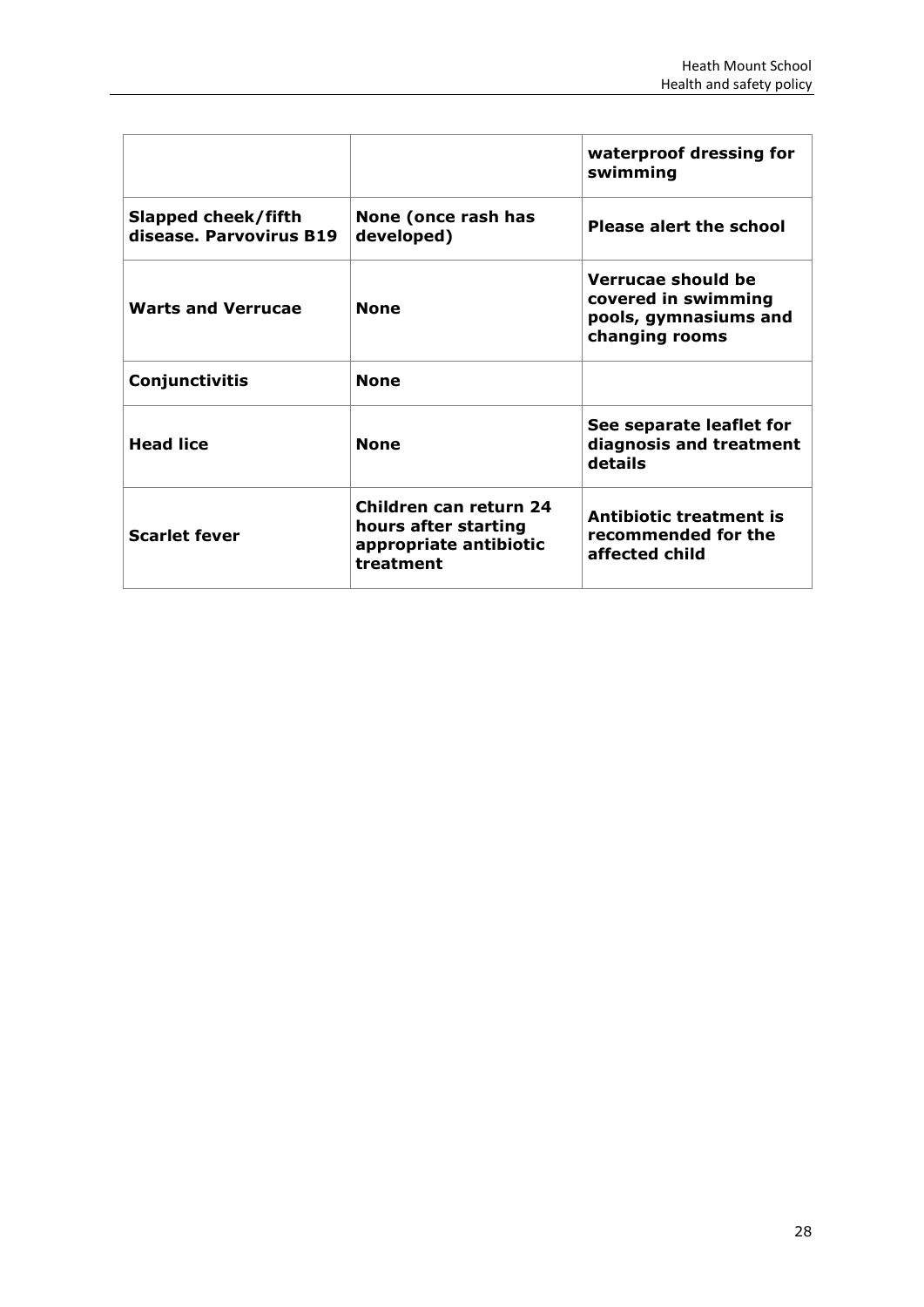## **Appendix 8: EYFS health and safety requirements (Please also see the School's Covid-19 Risk Assessment on the website)**

#### **1. Infection prevention and control**

1.1. We follow national guidance published by Public Health England when responding to infection control issues. We will encourage staff and pupils to follow this good hygiene practice, outlined below, where applicable.

#### **2. Handwashing**

- 2.1. Wash hands with liquid soap and warm water, and dry with paper towels;
- 2.2.Always wash hands after using the toilet, before eating or handling food, and after handling animals;
- 2.3.Cover all cuts and abrasions with waterproof dressings.

#### **3. Coughing and sneezing**

- 3.1.Cover mouth and nose with a tissue;
- 3.2. Wash hands after using or disposing of tissues;
- 3.3.Spitting is discouraged.

#### **4. Personal protective equipment**

- 4.1. Wear disposable non-powdered vinyl or latex-free CE-marked gloves and disposable plastic aprons where there is a risk of splashing or contamination with blood/body fluids (for example, nappy or pad changing);
- 4.2. Wear goggles if there is a risk of splashing to the face;
- 4.3. Use the correct personal protective equipment when handling cleaning chemicals.

#### **5. Cleaning of the environment**

5.1.Clean the environment frequently and thoroughly.

#### **6. Cleaning of blood and body fluid spillages**

- 6.1.Clean up all spillages of blood, faeces, saliva, vomit, nasal and eye discharges immediately and wear personal protective equipment;
- 6.2. When spillages occur, clean using a product that combines both a detergent and a disinfectant and use as per manufacturer's instructions. Ensure it is effective against bacteria and viruses and suitable for use on the affected surface;
- 6.3. Never use mops for cleaning up blood and body fluid spillages use disposable paper towels and discard clinical waste as described below;
- 6.4. Make spillage kits available for blood spills.

#### **7. Laundry**

- 7.1. Wear personal protective clothing when handling soiled linen;
- 7.2.Bag children's soiled clothing to be sent home, never rinse by hand;